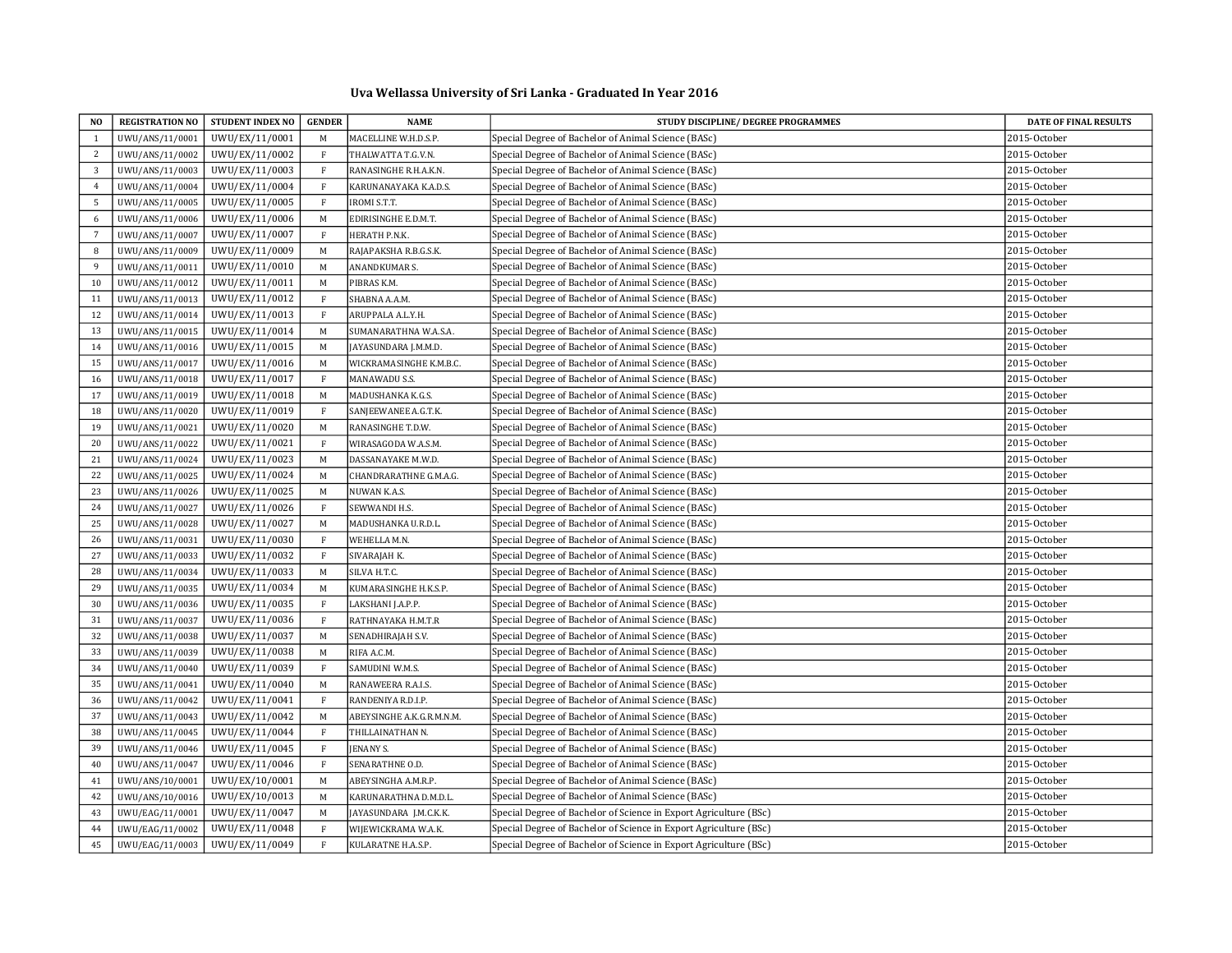| 46 | UWU/EAG/11/0004 | UWU/EX/11/0050 | M            | EKANAYAKE B.M.S.K.     | Special Degree of Bachelor of Science in Export Agriculture (BSc)                | 2015-October |
|----|-----------------|----------------|--------------|------------------------|----------------------------------------------------------------------------------|--------------|
| 47 | UWU/EAG/11/0005 | UWU/EX/11/0051 | F            | ABEYSINGHE A.M.N.S.K.  | Special Degree of Bachelor of Science in Export Agriculture (BSc)                | 2015-October |
| 48 | UWU/EAG/11/0006 | UWU/EX/11/0052 | M            | KARIYAWASAM K.H.M.A.P. | Special Degree of Bachelor of Science in Export Agriculture (BSc)                | 2015-October |
| 49 | UWU/EAG/11/0007 | UWU/EX/11/0053 | $\mathbf F$  | GUNASINGHE U.L.D.M.S.  | Special Degree of Bachelor of Science in Export Agriculture (BSc)                | 2015-October |
| 50 | UWU/EAG/11/0008 | UWU/EX/11/0054 | $\mathbf F$  | VIRUBINNYA R.          | Special Degree of Bachelor of Science in Export Agriculture (BSc)                | 2015-October |
| 51 | UWU/EAG/11/0009 | UWU/EX/11/0055 | F            | KAYALVIZHY S.          | Special Degree of Bachelor of Science in Export Agriculture (BSc)                | 2015-October |
| 52 | UWU/EAG/11/0010 | UWU/EX/11/0056 | $\mathbf{F}$ | JAYATHISSA K.A.M.Y.C.  | Special Degree of Bachelor of Science in Export Agriculture (BSc)                | 2015-October |
| 53 | UWU/EAG/11/0011 | UWU/EX/11/0057 | M            | SENEVIRATHNE S.M.V.M.  | Special Degree of Bachelor of Science in Export Agriculture (BSc)                | 2015-October |
| 54 | UWU/EAG/11/0012 | UWU/EX/11/0058 | F            | WIJERATHNA R.M.M.K.    | Special Degree of Bachelor of Science in Export Agriculture (BSc)                | 2015-October |
| 55 | UWU/EAG/11/0013 | UWU/EX/11/0059 | $\mathbf{F}$ | KARUNARATHNA D.G.N.R.  | Special Degree of Bachelor of Science in Export Agriculture (BSc)                | 2015-October |
| 56 | UWU/EAG/11/0014 | UWU/EX/11/0060 | $\mathbf{F}$ | JAYASUNDARA K.K.I.     | Special Degree of Bachelor of Science in Export Agriculture (BSc)                | 2015-October |
| 57 | UWU/EAG/11/0016 | UWU/EX/11/0062 | M            | ATHAPATHTHU A.M.S.B.   | Special Degree of Bachelor of Science in Export Agriculture (BSc)                | 2015-October |
| 58 | UWU/EAG/11/0017 | UWU/EX/11/0063 | $\mathbf{F}$ | AMARASINGHE A.A.I.M.   | Special Degree of Bachelor of Science in Export Agriculture (BSc)                | 2015-October |
| 59 | UWU/EAG/11/0018 | UWU/EX/11/0064 | $\mathbf{F}$ | UDAGEDARA U.M.C.S.     | Special Degree of Bachelor of Science in Export Agriculture (BSc)                | 2015-October |
| 60 | UWU/EAG/11/0019 | UWU/EX/11/0065 | F            | DULANJALEE K.G.A.P.    | Special Degree of Bachelor of Science in Export Agriculture (BSc)                | 2015-October |
| 61 | UWU/EAG/11/0020 | UWU/EX/11/0066 | M            | INFAZ M.J.M.           | Special Degree of Bachelor of Science in Export Agriculture (BSc)                | 2015-October |
| 62 | UWU/EAG/11/0021 | UWU/EX/11/0067 | $\mathbf{F}$ | JAYATHILAKA W.S.P.     | Special Degree of Bachelor of Science in Export Agriculture (BSc)                | 2015-October |
| 63 | UWU/EAG/11/0022 | UWU/EX/11/0068 | $\mathbf{F}$ | TILAKARATHNE H.K.I.J.  | Special Degree of Bachelor of Science in Export Agriculture (BSc)                | 2015-October |
| 64 | UWU/EAG/11/0023 | UWU/EX/11/0069 | $\mathbf M$  | PREMASINGHE Y.H.G.D.B. | Special Degree of Bachelor of Science in Export Agriculture (BSc)                | 2015-October |
| 65 | UWU/EAG/11/0024 | UWU/EX/11/0070 | $\mathbf{F}$ | RUPASINGHE R.A.D.S.    | Special Degree of Bachelor of Science in Export Agriculture (BSc)                | 2015-October |
| 66 | UWU/EAG/11/0025 | UWU/EX/11/0071 | $\mathbf{F}$ | PERERA G.Y.A.D.D.      | Special Degree of Bachelor of Science in Export Agriculture (BSc)                | 2015-October |
| 67 | UWU/EAG/11/0026 | UWU/EX/11/0072 | F            | RISHIBAMATHANA S.      | Special Degree of Bachelor of Science in Export Agriculture (BSc)                | 2015-October |
| 68 | UWU/EAG/11/0027 | UWU/EX/11/0073 | $\mathbf{F}$ | THANAWEERA T.A.D.D.L.  | Special Degree of Bachelor of Science in Export Agriculture (BSc)                | 2015-October |
| 69 | UWU/EAG/11/0028 | UWU/EX/11/0074 | F            | NANAYAKKARA D.N.       | Special Degree of Bachelor of Science in Export Agriculture (BSc)                | 2015-October |
| 70 | UWU/EAG/11/0029 | UWU/EX/11/0075 | $\mathbf F$  | YALLARAWA Y.S.M.M.P.   | Special Degree of Bachelor of Science in Export Agriculture (BSc)                | 2015-October |
| 71 | UWU/EAG/11/0030 | UWU/EX/11/0076 | $\mathbf{F}$ | APHINAYA M.            | Special Degree of Bachelor of Science in Export Agriculture (BSc)                | 2015-October |
| 72 | UWU/EAG/11/0031 | UWU/EX/11/0077 | $\mathbf{F}$ | RANASINGHE R.A.S.N.    | Special Degree of Bachelor of Science in Export Agriculture (BSc)                | 2015-October |
| 73 | UWU/EAG/11/0032 | UWU/EX/11/0078 | $\mathbf M$  | CHATHURANGA R.P.G.     | Special Degree of Bachelor of Science in Export Agriculture (BSc)                | 2015-October |
| 74 | UWU/EAG/11/0036 | UWU/EX/11/0080 | $\mathbf{F}$ | WATAWANA M.J.          | Special Degree of Bachelor of Science in Export Agriculture (BSc)                | 2015-October |
| 75 | UWU/EAG/11/0039 | UWU/EX/11/0082 | M            | DHANANJAYA J.A.K.      | Special Degree of Bachelor of Science in Export Agriculture (BSc)                | 2015-October |
| 76 | UWU/EAG/11/0040 | UWU/EX/11/0083 | $\mathbf{F}$ | DILRUKSHI V.P.A.       | Special Degree of Bachelor of Science in Export Agriculture (BSc)                | 2015-October |
| 77 | UWU/EAG/11/0041 | UWU/EX/11/0084 | $\mathbf F$  | PERERA N.U.M.          | Special Degree of Bachelor of Science in Export Agriculture (BSc)                | 2015-October |
| 78 | UWU/EAG/11/0042 | UWU/EX/11/0085 | $\mathbf{F}$ | <b>BELPAGE P.M.</b>    | Special Degree of Bachelor of Science in Export Agriculture (BSc)                | 2015-October |
| 79 | UWU/EAG/10/0007 | UWU/EX/10/0043 | $\mathbf M$  | DEVAKUMAR R.           | Special Degree of Bachelor of Science in Export Agriculture (BSc)                | 2015-October |
| 80 | UWU/EAG/10/0024 | UWU/EX/10/0056 | $\mathbf{F}$ | LAKMALI A.A.P.         | Special Degree of Bachelor of Science in Export Agriculture (BSc)                | 2015-October |
| 81 | UWU/EAG/10/0041 | UWU/EX/10/0070 | $\, {\rm F}$ | THARAKA M.P.T.S.       | Special Degree of Bachelor of Science in Export Agriculture (BSc)                | 2015-October |
| 82 | UWU/EAG/10/0049 | UWU/EX/10/0076 | $\mathbf{F}$ | WERELLAGAMA A.G.D.D.   | Special Degree of Bachelor of Science in Export Agriculture (BSc)                | 2015-October |
| 83 | UWU/EAG/10/0051 | UWU/EX/10/0077 | $\mathbf{F}$ | WIJESINGHE A.P.        | Special Degree of Bachelor of Science in Export Agriculture (BSc)                | 2015-October |
| 84 | UWU/EAG/10/0052 | UWU/EX/10/0078 | $\mathbf{F}$ | PRIYADARSHANEE H.V.C.  | Special Degree of Bachelor of Science in Export Agriculture (BSc)                | 2015-October |
| 85 | UWU/EAG/10/0053 | UWU/EX/10/0079 | M            | FAIS A.M.M.            | Special Degree of Bachelor of Science in Export Agriculture (BSc)                | 2015-October |
| 86 | UWU/TEA/11/0001 | UWU/EX/11/0088 | $\mathbf F$  | PRADEEPIKA M.P.A.      | Special Degree of Bachelor of Science in Tea Technology and Value Addition (BSc) | 2015-October |
| 87 | UWU/TEA/11/0002 | UWU/EX/11/0089 | M            | SIVANTH S.             | Special Degree of Bachelor of Science in Tea Technology and Value Addition (BSc) | 2015-October |
| 88 | UWU/TEA/11/0003 | UWU/EX/11/0090 | $\mathbf{F}$ | SENARATHNE T.S.        | Special Degree of Bachelor of Science in Tea Technology and Value Addition (BSc) | 2015-October |
| 89 | UWU/TEA/11/0004 | UWU/EX/11/0091 | M            | HAMEEM M.R.            | Special Degree of Bachelor of Science in Tea Technology and Value Addition (BSc) | 2015-October |
| 90 | UWU/TEA/11/0005 | UWU/EX/11/0092 | M            | DE SILVA D.A.O.C.      | Special Degree of Bachelor of Science in Tea Technology and Value Addition (BSc) | 2015-October |
| 91 | UWU/TEA/11/0007 | UWU/EX/11/0094 | M            | PATHIRANA N.K.T.K.     | Special Degree of Bachelor of Science in Tea Technology and Value Addition (BSc) | 2015-October |
| 92 | UWU/TEA/11/0008 | UWU/EX/11/0095 | M            | MOHAMED M.I.S.         | Special Degree of Bachelor of Science in Tea Technology and Value Addition (BSc) | 2015-October |
| 93 | UWU/TEA/11/0009 | UWU/EX/11/0096 | $\mathbf{F}$ | PREMARATHNA A.P.T.J.   | Special Degree of Bachelor of Science in Tea Technology and Value Addition (BSc) | 2015-October |
|    |                 |                |              |                        |                                                                                  |              |
| 94 | UWU/TEA/11/0010 | UWU/EX/11/0097 | $\rm F$      | SHARUNY D.             | Special Degree of Bachelor of Science in Tea Technology and Value Addition (BSc) | 2015-October |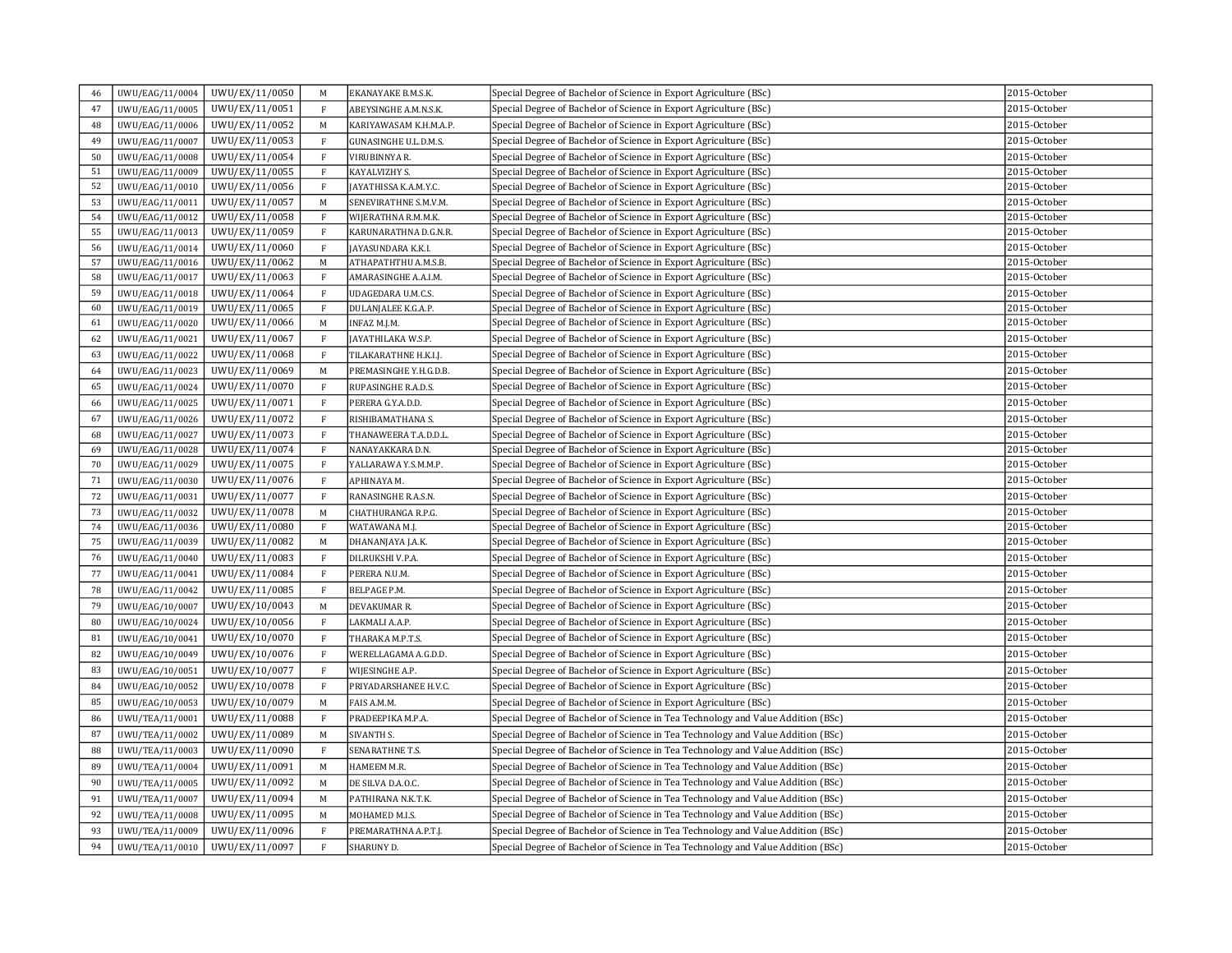| 95  | UWU/TEA/11/0011 | UWU/EX/11/0098 | M            | DILINA M.A.D.T.         | Special Degree of Bachelor of Science in Tea Technology and Value Addition (BSc) | 2015-October |
|-----|-----------------|----------------|--------------|-------------------------|----------------------------------------------------------------------------------|--------------|
| 96  | UWU/TEA/11/0012 | UWU/EX/11/0099 | $\mathbf M$  | WIJESINGHE D.T.D.       | Special Degree of Bachelor of Science in Tea Technology and Value Addition (BSc) | 2015-October |
| 97  | UWU/TEA/11/0013 | UWU/EX/11/0100 | $\rm F$      | NADEESHANI H.P.A.D.M.   | Special Degree of Bachelor of Science in Tea Technology and Value Addition (BSc) | 2015-October |
| 98  | UWU/TEA/11/0014 | UWU/EX/11/0101 | M            | VIDANAPATHIRANA S.M.    | Special Degree of Bachelor of Science in Tea Technology and Value Addition (BSc) | 2015-October |
| 99  | UWU/TEA/11/0015 | UWU/EX/11/0102 | M            | GUNARATHNA W.A.H.A.     | Special Degree of Bachelor of Science in Tea Technology and Value Addition (BSc) | 2015-October |
| 100 | UWU/TEA/11/0016 | UWU/EX/11/0103 | $\mathbf M$  | DINOJAN N.              | Special Degree of Bachelor of Science in Tea Technology and Value Addition (BSc) | 2015-October |
| 101 | UWU/TEA/11/0017 | UWU/EX/11/0104 | $\rm F$      | NILOJA T.D.M.           | Special Degree of Bachelor of Science in Tea Technology and Value Addition (BSc) | 2015-October |
| 102 | UWU/TEA/11/0018 | UWU/EX/11/0105 | M            | SUMAN M.                | Special Degree of Bachelor of Science in Tea Technology and Value Addition (BSc) | 2015-October |
| 103 | UWU/TEA/11/0019 | UWU/EX/11/0106 | M            | HAJENDREN P.            | Special Degree of Bachelor of Science in Tea Technology and Value Addition (BSc) | 2015-October |
| 104 | UWU/TEA/11/0021 | UWU/EX/11/0108 | M            | DANAWARDANA W.N.K.M.S.  | Special Degree of Bachelor of Science in Tea Technology and Value Addition (BSc) | 2015-October |
| 105 | UWU/TEA/11/0023 | UWU/EX/11/0110 | M            | RANASINGHE I.M.C.G.B.   | Special Degree of Bachelor of Science in Tea Technology and Value Addition (BSc) | 2015-October |
| 106 | UWU/TEA/11/0024 | UWU/EX/11/0111 | F            | DASSANAYAKE K.G.N.D.    | Special Degree of Bachelor of Science in Tea Technology and Value Addition (BSc) | 2015-October |
| 107 | UWU/TEA/11/0025 | UWU/EX/11/0112 | M            | WICKRAMASINGHE V.K.     | Special Degree of Bachelor of Science in Tea Technology and Value Addition (BSc) | 2015-October |
| 108 | UWU/TEA/11/0026 | UWU/EX/11/0113 | $\rm F$      | ABEYRATHNA H.M.D.C.     | Special Degree of Bachelor of Science in Tea Technology and Value Addition (BSc) | 2015-October |
| 109 | UWU/TEA/11/0027 | UWU/EX/11/0114 | $\mathbf{F}$ | RUWANPURA R.N.D.S.      | Special Degree of Bachelor of Science in Tea Technology and Value Addition (BSc) | 2015-October |
| 110 | UWU/TEA/11/0028 | UWU/EX/11/0115 | $\mathbf{F}$ | CHANDRASIRI A.B.K.      | Special Degree of Bachelor of Science in Tea Technology and Value Addition (BSc) | 2015-October |
| 111 | UWU/TEA/11/0029 | UWU/EX/11/0116 | $\,$ F       | AYAMALI N.A.I.          | Special Degree of Bachelor of Science in Tea Technology and Value Addition (BSc) | 2015-October |
| 112 | UWU/TEA/11/0030 | UWU/EX/11/0117 | M            | CHANDRAJITH U.I.G.      | Special Degree of Bachelor of Science in Tea Technology and Value Addition (BSc) | 2015-October |
| 113 | UWU/TEA/11/0031 | UWU/EX/11/0118 | $\mathbf{F}$ | CHAMALKA S.H.           | Special Degree of Bachelor of Science in Tea Technology and Value Addition (BSc) | 2015-October |
| 114 | UWU/TEA/11/0033 | UWU/EX/11/0120 | $\mathbf{F}$ | <b>AYASINGHE W.S.</b>   | Special Degree of Bachelor of Science in Tea Technology and Value Addition (BSc) | 2015-October |
| 115 | UWU/TEA/11/0034 | UWU/EX/11/0121 | M            | DAYARATHNA G.D.T.G.     | Special Degree of Bachelor of Science in Tea Technology and Value Addition (BSc) | 2015-October |
| 116 | UWU/TEA/11/0035 | UWU/EX/11/0122 | $\rm F$      | KIRUSIYA R.             | Special Degree of Bachelor of Science in Tea Technology and Value Addition (BSc) | 2015-October |
| 117 | UWU/TEA/11/0036 | UWU/EX/11/0123 | $\rm F$      | RANASINGHE R.M.D.C.S.   | Special Degree of Bachelor of Science in Tea Technology and Value Addition (BSc) | 2015-October |
| 118 | UWU/TEA/11/0037 | UWU/EX/11/0124 | $\rm F$      | ABESINGHE A.H.M.G.I.    | Special Degree of Bachelor of Science in Tea Technology and Value Addition (BSc) | 2015-October |
| 119 | UWU/TEA/11/0038 | UWU/EX/11/0125 | $\,$ F       | ZARA M.F.               | Special Degree of Bachelor of Science in Tea Technology and Value Addition (BSc) | 2015-October |
| 120 | UWU/TEA/11/0039 | UWU/EX/11/0126 | $\mathbf{F}$ | DEEPASHIKA B.M.D.       | Special Degree of Bachelor of Science in Tea Technology and Value Addition (BSc) | 2015-October |
| 121 | UWU/TEA/11/0041 | UWU/EX/11/0127 | $\,$ F       | ELLEPOLA V.P.           | Special Degree of Bachelor of Science in Tea Technology and Value Addition (BSc) | 2015-October |
| 122 | UWU/TEA/11/0043 | UWU/EX/11/0129 | $\mathbf{F}$ | GODAVITA B.M.G.K.       | Special Degree of Bachelor of Science in Tea Technology and Value Addition (BSc) | 2015-October |
| 123 | UWU/TEA/11/0044 | UWU/EX/11/0130 | $\mathbf{F}$ | AYAWARDHANA A.D.I.U.    | Special Degree of Bachelor of Science in Tea Technology and Value Addition (BSc) | 2015-October |
| 124 | UWU/TEA/10/0004 | UWU/EX/10/0084 | M            | BANDARA P.M.P.I.        | Special Degree of Bachelor of Science in Tea Technology and Value Addition (BSc) | 2015-October |
| 125 | UWU/TEA/10/0016 | UWU/EX/10/0092 | M            | HEMACHANDRA H.P.L.D.    | Special Degree of Bachelor of Science in Tea Technology and Value Addition (BSc) | 2015-October |
| 126 | UWU/TEA/10/0044 | UWU/EX/10/0114 | M            | WIJELATHGE W.C.S.       | Special Degree of Bachelor of Science in Tea Technology and Value Addition (BSc) | 2015-October |
| 127 | UWU/TEA/10/0049 | UWU/EX/10/0119 | M            | MOHAMED A.S.S.          | Special Degree of Bachelor of Science in Tea Technology and Value Addition (BSc) | 2015-October |
| 128 | UWU/TEA/10/0051 | UWU/EX/10/0121 | M            | DISANAYAKA E.W.B.M.     | Special Degree of Bachelor of Science in Tea Technology and Value Addition (BSc) | 2015-October |
| 129 | UWU/AQT/11/0001 | UWU/EX/11/0131 | M            | PERERA D.R.C.           | Special Degree of Bachelor of Science in Aquatic Resources Technology (BSc)      | 2015-October |
| 130 | UWU/AQT/11/0003 | UWU/EX/11/0133 | $\mathbf{F}$ | JAYASUNDARA J.M.N.M.    | Special Degree of Bachelor of Science in Aquatic Resources Technology (BSc)      | 2015-October |
| 131 | UWU/AQT/11/0004 | UWU/EX/11/0134 | $\mathbf{F}$ | DISSANAYAKA D.M.S.G.    | Special Degree of Bachelor of Science in Aquatic Resources Technology (BSc)      | 2015-October |
| 132 | UWU/AQT/11/0005 | UWU/EX/11/0135 | M            | SILVA E.N.S.            | Special Degree of Bachelor of Science in Aquatic Resources Technology (BSc)      | 2015-October |
| 133 | UWU/AQT/11/0006 | UWU/EX/11/0136 | M            | HERATH H.M.S.S.         | Special Degree of Bachelor of Science in Aquatic Resources Technology (BSc)      | 2015-October |
| 134 | UWU/AQT/11/0007 | UWU/EX/11/0137 | $\mathbf{F}$ | THARAKA T.H.S.          | Special Degree of Bachelor of Science in Aquatic Resources Technology (BSc)      | 2015-October |
| 135 | UWU/AQT/11/0008 | UWU/EX/11/0138 | M            | PIRATHEEPAN S.          | Special Degree of Bachelor of Science in Aquatic Resources Technology (BSc)      | 2015-October |
| 136 | UWU/AQT/11/0009 | UWU/EX/11/0139 | $\mathbf{F}$ | PATHIRANA I.P.D.H.      | Special Degree of Bachelor of Science in Aquatic Resources Technology (BSc)      | 2015-October |
| 137 | UWU/AQT/11/0011 | UWU/EX/11/0141 | M            | DAHANAYAKA D.R.C.       | Special Degree of Bachelor of Science in Aquatic Resources Technology (BSc)      | 2015-October |
| 138 | UWU/AQT/11/0012 | UWU/EX/11/0142 | $\rm F$      | WETHTHASINGHA D.B.T.    | Special Degree of Bachelor of Science in Aquatic Resources Technology (BSc)      | 2015-October |
| 139 | UWU/AQT/11/0013 | UWU/EX/11/0143 | $\,$ F       | WEERAKOON W.M.K.P.      | Special Degree of Bachelor of Science in Aquatic Resources Technology (BSc)      | 2015-October |
| 140 | UWU/AQT/11/0015 | UWU/EX/11/0145 | M            | WATHSALA D.D.D.         | Special Degree of Bachelor of Science in Aquatic Resources Technology (BSc)      | 2015-October |
| 141 | UWU/AQT/11/0016 | UWU/EX/11/0146 | F            | KUMARI A.M.S.M.         | Special Degree of Bachelor of Science in Aquatic Resources Technology (BSc)      | 2015-October |
| 142 | UWU/AQT/11/0018 | UWU/EX/11/0148 | $\mathbf{F}$ | CHATHURIKA W.D.         | Special Degree of Bachelor of Science in Aquatic Resources Technology (BSc)      | 2015-October |
| 143 | UWU/AQT/11/0019 | UWU/EX/11/0149 | $\mathbf{F}$ | WEERASOORIYAGEDARA M.S. | Special Degree of Bachelor of Science in Aquatic Resources Technology (BSc)      | 2015-October |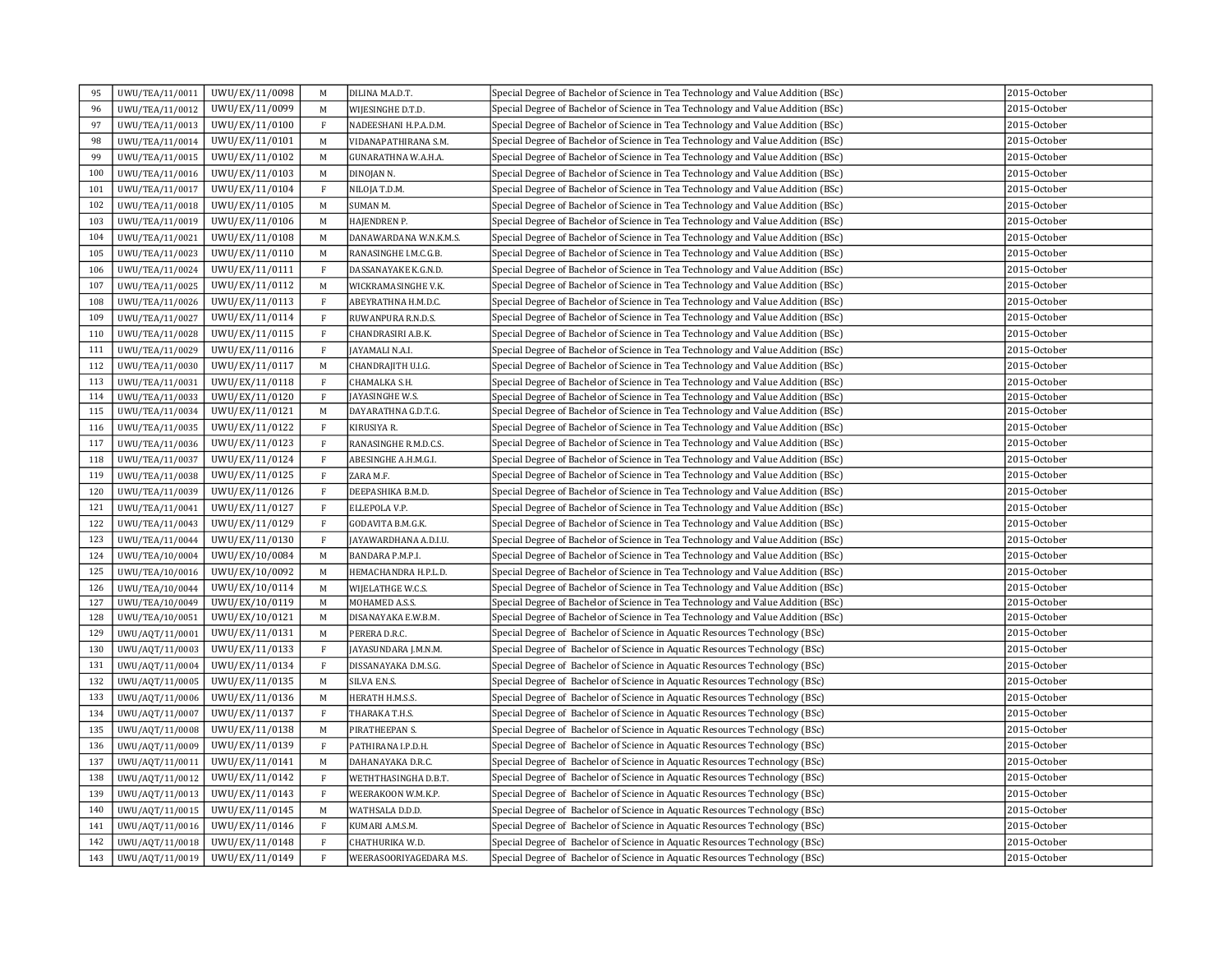| 145<br>UWU/AQT/11/0021<br>UWU/EX/11/0151<br>$\mathbf{F}$<br>Special Degree of Bachelor of Science in Aquatic Resources Technology (BSc)<br>2015-October<br>ABEYGUNAWARDANA A.P.<br>UWU/EX/11/0152<br>UWU/AQT/11/0022<br>M<br>JAYAWARDHANA R.A.S.N.<br>Special Degree of Bachelor of Science in Aquatic Resources Technology (BSc)<br>2015-October<br>146<br>147<br>UWU/AQT/11/0024<br>UWU/EX/11/0154<br>M<br>GANEGODA G.V.N.K.<br>Special Degree of Bachelor of Science in Aquatic Resources Technology (BSc)<br>2015-October<br>UWU/EX/11/0155<br>$\rm F$<br>Special Degree of Bachelor of Science in Aquatic Resources Technology (BSc)<br>2015-October<br>148<br>UWU/AQT/11/0025<br>WEERASEKARA W.N.V.<br>149<br>UWU/AQT/11/0026<br>UWU/EX/11/0156<br>$\mathbf M$<br>Special Degree of Bachelor of Science in Aquatic Resources Technology (BSc)<br>2015-October<br>MARTYN A.M.L.K.<br>150<br>UWU/AQT/11/0027<br>UWU/EX/11/0157<br>Special Degree of Bachelor of Science in Aquatic Resources Technology (BSc)<br>2015-October<br>$\mathbf{F}$<br>CHAMODIKA L.P.S.<br>UWU/EX/11/0158<br>$\mathbf{F}$<br>Special Degree of Bachelor of Science in Aquatic Resources Technology (BSc)<br>2015-October<br>151<br>UWU/AQT/11/0028<br>ISHARINI W.A.U.<br>152<br>UWU/AQT/11/0029<br>UWU/EX/11/0159<br>Special Degree of Bachelor of Science in Aquatic Resources Technology (BSc)<br>2015-October<br>$\,$ F<br>FERNANDO A.W.K.<br>UWU/EX/11/0160<br>2015-October<br>153<br>UWU/AQT/11/0030<br>F<br>THILAKARATHNA W.M.W.S.<br>Special Degree of Bachelor of Science in Aquatic Resources Technology (BSc)<br>154<br>UWU/AQT/11/0031<br>UWU/EX/11/0161<br>2015-October<br>M<br>Special Degree of Bachelor of Science in Aquatic Resources Technology (BSc)<br>ABARAJITHAN R.<br>155<br>UWU/EX/11/0162<br>UWU/AQT/11/0032<br>F<br>JAYASUNDARA J.M.Y.L.<br>Special Degree of Bachelor of Science in Aquatic Resources Technology (BSc)<br>2015-October<br>156<br>UWU/AQT/11/0033<br>UWU/EX/11/0163<br>$\mathbf{F}$<br>DASANAYAKE M.D.M.U.K.<br>Special Degree of Bachelor of Science in Aquatic Resources Technology (BSc)<br>2015-October<br>157<br>UWU/EX/11/0164<br>Special Degree of Bachelor of Science in Aquatic Resources Technology (BSc)<br>2015-October<br>UWU/AQT/11/0034<br>M<br>ARIYASINGHE D.R.L.G.<br>UWU/AQT/11/0035<br>UWU/EX/11/0165<br>$\mathbf{F}$<br>NILMINI R.K.P.<br>Special Degree of Bachelor of Science in Aquatic Resources Technology (BSc)<br>2015-October<br>158<br>159<br>UWU/AQT/11/0037<br>UWU/EX/11/0166<br>Special Degree of Bachelor of Science in Aquatic Resources Technology (BSc)<br>2015-October<br>M<br>FERNANDO N.F.K.R.<br>UWU/AQT/11/0038<br>UWU/EX/11/0167<br>$\rm F$<br>KUMARATUNGE R.N.C.<br>Special Degree of Bachelor of Science in Aquatic Resources Technology (BSc)<br>2015-October<br>160<br>161<br>UWU/AQT/11/0039<br>UWU/EX/11/0168<br>Special Degree of Bachelor of Science in Aquatic Resources Technology (BSc)<br>2015-October<br>M<br>PREMATHILAKA M.G.A.P.<br>$\mathbf{F}$<br>UWU/AQT/11/0042<br>UWU/EX/11/0171<br>Special Degree of Bachelor of Science in Aquatic Resources Technology (BSc)<br>2015-October<br>162<br>GAJALAKSI S.<br>163<br>UWU/AQT/11/0043<br>UWU/EX/11/0172<br>$\mathbf{F}$<br>AMARASINGHE A.A.D.T.<br>Special Degree of Bachelor of Science in Aquatic Resources Technology (BSc)<br>2015-October<br>UWU/EX/11/0173<br>2015-October<br>UWU/AQT/11/0044<br>$\,$ F<br>BOYAGODA D.T.K.<br>Special Degree of Bachelor of Science in Aquatic Resources Technology (BSc)<br>164<br>165<br>UWU/AQT/10/0024<br>UWU/EX/10/0142<br>2015-October<br>M<br>KURAISH S.K.R.<br>Special Degree of Bachelor of Science in Aquatic Resources Technology (BSc)<br>UWU/EX/10/0157<br>UWU/AQT/10/0043<br>M<br>WIMALASENA D.A.K.L.<br>Special Degree of Bachelor of Science in Aquatic Resources Technology (BSc)<br>2015-October<br>166<br>167<br>UWU/AQT/10/0047<br>UWU/EX/10/0161<br>$\mathbf{F}$<br>PALIPANA R.A.P.P.W.M.A.K.<br>Special Degree of Bachelor of Science in Aquatic Resources Technology (BSc)<br>2015-October<br>UWU/EX/11/0174<br>Special Degree of Bachelor of Science in Palm and Latex Technology and Value Addition (BSc)<br>168<br>UWU/PLT/11/0001<br>$\mathbf{F}$<br>JAYASEKARA B.A.P.P.M.<br>2015-October<br>169<br>UWU/PLT/11/0002<br>UWU/EX/11/0175<br>F<br>Special Degree of Bachelor of Science in Palm and Latex Technology and Value Addition (BSc)<br>2015-October<br>MAYOORY J.<br>170<br>UWU/PLT/11/0004<br>UWU/EX/11/0177<br>M<br>AMARABANDU V.T.M.<br>Special Degree of Bachelor of Science in Palm and Latex Technology and Value Addition (BSc)<br>2015-October<br>UWU/PLT/11/0005<br>UWU/EX/11/0178<br>RATHNAYAKE R.M.C.G.<br>Special Degree of Bachelor of Science in Palm and Latex Technology and Value Addition (BSc)<br>2015-October<br>171<br>M<br>UWU/EX/11/0179<br>Special Degree of Bachelor of Science in Palm and Latex Technology and Value Addition (BSc)<br>2015-October<br>172<br>UWU/PLT/11/0006<br>$\mathbf{F}$<br>JAYALATH S.A.D.<br>UWU/PLT/11/0007<br>UWU/EX/11/0180<br>F<br>Special Degree of Bachelor of Science in Palm and Latex Technology and Value Addition (BSc)<br>2015-October<br>173<br>UDESHIKA D.M.A.<br>174<br>UWU/PLT/11/0008<br>UWU/EX/11/0181<br>$\mathbf{F}$<br>RUPASINGHE P.S.V.<br>Special Degree of Bachelor of Science in Palm and Latex Technology and Value Addition (BSc)<br>2015-October<br>UWU/PLT/11/0009<br>UWU/EX/11/0182<br>Special Degree of Bachelor of Science in Palm and Latex Technology and Value Addition (BSc)<br>2015-October<br>175<br>M<br>MIHIRANGA K.K.C.P.<br>176<br>UWU/PLT/11/0010<br>UWU/EX/11/0183<br>$\mathbf{F}$<br>Special Degree of Bachelor of Science in Palm and Latex Technology and Value Addition (BSc)<br>2015-October<br>DHARMATHILAKA W.S.S.<br>$\mathbf{F}$<br>2015-October<br>UWU/PLT/11/0011<br>UWU/EX/11/0184<br>WEERAKOON W.M.T.H.<br>Special Degree of Bachelor of Science in Palm and Latex Technology and Value Addition (BSc)<br>177<br>Special Degree of Bachelor of Science in Palm and Latex Technology and Value Addition (BSc)<br>178<br>UWU/PLT/11/0012<br>UWU/EX/11/0185<br>M<br>2015-October<br>GAMAGE W.G.T.W.<br>UWU/EX/11/0186<br>$\mathbf{F}$<br>2015-October<br>179<br>UWU/PLT/11/0013<br>DISSANAYAKA B.E.T.<br>Special Degree of Bachelor of Science in Palm and Latex Technology and Value Addition (BSc)<br>UWU/PLT/11/0014<br>UWU/EX/11/0187<br>2015-October<br>180<br>M<br>WEERASINGHA W.A.S.U.R.<br>Special Degree of Bachelor of Science in Palm and Latex Technology and Value Addition (BSc)<br>UWU/PLT/11/0015<br>UWU/EX/11/0188<br>$\mathbf{F}$<br>WATAWALA W.K.S.W.<br>Special Degree of Bachelor of Science in Palm and Latex Technology and Value Addition (BSc)<br>2015-October<br>181<br>182<br>UWU/PLT/11/0016<br>UWU/EX/11/0189<br>M<br>AMBAGAHAKUMBURA W.D.M.R.<br>Special Degree of Bachelor of Science in Palm and Latex Technology and Value Addition (BSc)<br>2015-October<br>Special Degree of Bachelor of Science in Palm and Latex Technology and Value Addition (BSc)<br>UWU/PLT/11/0017<br>UWU/EX/11/0190<br>2015-October<br>183<br>$\mathbf{F}$<br>MAHANAMA M.M.<br>UWU/PLT/11/0018<br>UWU/EX/11/0191<br>2015-October<br>184<br>M<br>KUMARA A.W.S.<br>Special Degree of Bachelor of Science in Palm and Latex Technology and Value Addition (BSc)<br>185<br>UWU/PLT/11/0020<br>UWU/EX/11/0193<br>Special Degree of Bachelor of Science in Palm and Latex Technology and Value Addition (BSc)<br>2015-October<br>M<br>KUMARA D.V.M.C.P.<br>186<br>UWU/PLT/11/0021<br>UWU/EX/11/0194<br>$\,$ F<br>KUMARI L.M.S.S.<br>Special Degree of Bachelor of Science in Palm and Latex Technology and Value Addition (BSc)<br>2015-October<br>Special Degree of Bachelor of Science in Palm and Latex Technology and Value Addition (BSc)<br>187<br>UWU/PLT/11/0022<br>UWU/EX/11/0195<br>2015-October<br>$\mathbf M$<br>SRISHANKAR S.<br>UWU/EX/11/0197<br>2015-October<br>188<br>UWU/PLT/11/0024<br>M<br>SULAKSHAN L.<br>Special Degree of Bachelor of Science in Palm and Latex Technology and Value Addition (BSc)<br>Special Degree of Bachelor of Science in Palm and Latex Technology and Value Addition (BSc)<br>189<br>UWU/EX/11/0199<br>2015-October<br>UWU/PLT/11/0026<br>M<br>PADMATILAKE M.A.V.N.<br>UWU/PLT/11/0027<br>UWU/EX/11/0200<br>$\mathbf{F}$<br>KITHMINI N.C.Y.<br>Special Degree of Bachelor of Science in Palm and Latex Technology and Value Addition (BSc)<br>2015-October<br>190<br>UWU/EX/11/0201<br>Special Degree of Bachelor of Science in Palm and Latex Technology and Value Addition (BSc)<br>2015-October<br>191<br>UWU/PLT/11/0028<br>$\mathbf{F}$<br>HARINI M.H.C.<br>UWU/EX/11/0203<br>192<br>UWU/PLT/11/0030<br>$\mathbf F$<br>WIJESINGHE K.A.C.P.<br>Special Degree of Bachelor of Science in Palm and Latex Technology and Value Addition (BSc)<br>2015-October | 144 | UWU/AQT/11/0020 | UWU/EX/11/0150 | $\mathbf{F}$ | NIROSHANI G.L.W. | Special Degree of Bachelor of Science in Aquatic Resources Technology (BSc) | 2015-October |
|--------------------------------------------------------------------------------------------------------------------------------------------------------------------------------------------------------------------------------------------------------------------------------------------------------------------------------------------------------------------------------------------------------------------------------------------------------------------------------------------------------------------------------------------------------------------------------------------------------------------------------------------------------------------------------------------------------------------------------------------------------------------------------------------------------------------------------------------------------------------------------------------------------------------------------------------------------------------------------------------------------------------------------------------------------------------------------------------------------------------------------------------------------------------------------------------------------------------------------------------------------------------------------------------------------------------------------------------------------------------------------------------------------------------------------------------------------------------------------------------------------------------------------------------------------------------------------------------------------------------------------------------------------------------------------------------------------------------------------------------------------------------------------------------------------------------------------------------------------------------------------------------------------------------------------------------------------------------------------------------------------------------------------------------------------------------------------------------------------------------------------------------------------------------------------------------------------------------------------------------------------------------------------------------------------------------------------------------------------------------------------------------------------------------------------------------------------------------------------------------------------------------------------------------------------------------------------------------------------------------------------------------------------------------------------------------------------------------------------------------------------------------------------------------------------------------------------------------------------------------------------------------------------------------------------------------------------------------------------------------------------------------------------------------------------------------------------------------------------------------------------------------------------------------------------------------------------------------------------------------------------------------------------------------------------------------------------------------------------------------------------------------------------------------------------------------------------------------------------------------------------------------------------------------------------------------------------------------------------------------------------------------------------------------------------------------------------------------------------------------------------------------------------------------------------------------------------------------------------------------------------------------------------------------------------------------------------------------------------------------------------------------------------------------------------------------------------------------------------------------------------------------------------------------------------------------------------------------------------------------------------------------------------------------------------------------------------------------------------------------------------------------------------------------------------------------------------------------------------------------------------------------------------------------------------------------------------------------------------------------------------------------------------------------------------------------------------------------------------------------------------------------------------------------------------------------------------------------------------------------------------------------------------------------------------------------------------------------------------------------------------------------------------------------------------------------------------------------------------------------------------------------------------------------------------------------------------------------------------------------------------------------------------------------------------------------------------------------------------------------------------------------------------------------------------------------------------------------------------------------------------------------------------------------------------------------------------------------------------------------------------------------------------------------------------------------------------------------------------------------------------------------------------------------------------------------------------------------------------------------------------------------------------------------------------------------------------------------------------------------------------------------------------------------------------------------------------------------------------------------------------------------------------------------------------------------------------------------------------------------------------------------------------------------------------------------------------------------------------------------------------------------------------------------------------------------------------------------------------------------------------------------------------------------------------------------------------------------------------------------------------------------------------------------------------------------------------------------------------------------------------------------------------------------------------------------------------------------------------------------------------------------------------------------------------------------------------------------------------------------------------------------------------------------------------------------------------------------------------------------------------------------------------------------------------------------------------------------------------------------------------------------------------------------------------------------------------------------------------------------------------------------------------------------------------------------------------------------------------------------------------------------------------------------------------------------------------------------------------------------------------------------------------------------------------------------------------------------------------------------------------------------------------------------------------------------------------------------------------------------------------------------------------------------------------------------------------------------------------------------------------------------------------------------------------------------------------------------------------------------------------------------------------------------------------------------------------------------------------------------------------------------------------------------------------------------------------------------------------------------------------------------------------------------------------------------------------------------------------------------------------------------------------------------------------------------------------------------------------------------------------------------------------------------------------------------------------------------------------------------------------------------------------------------------------------------------------------------------------------------------------------------------------------------------------------|-----|-----------------|----------------|--------------|------------------|-----------------------------------------------------------------------------|--------------|
|                                                                                                                                                                                                                                                                                                                                                                                                                                                                                                                                                                                                                                                                                                                                                                                                                                                                                                                                                                                                                                                                                                                                                                                                                                                                                                                                                                                                                                                                                                                                                                                                                                                                                                                                                                                                                                                                                                                                                                                                                                                                                                                                                                                                                                                                                                                                                                                                                                                                                                                                                                                                                                                                                                                                                                                                                                                                                                                                                                                                                                                                                                                                                                                                                                                                                                                                                                                                                                                                                                                                                                                                                                                                                                                                                                                                                                                                                                                                                                                                                                                                                                                                                                                                                                                                                                                                                                                                                                                                                                                                                                                                                                                                                                                                                                                                                                                                                                                                                                                                                                                                                                                                                                                                                                                                                                                                                                                                                                                                                                                                                                                                                                                                                                                                                                                                                                                                                                                                                                                                                                                                                                                                                                                                                                                                                                                                                                                                                                                                                                                                                                                                                                                                                                                                                                                                                                                                                                                                                                                                                                                                                                                                                                                                                                                                                                                                                                                                                                                                                                                                                                                                                                                                                                                                                                                                                                                                                                                                                                                                                                                                                                                                                                                                                                                                                                                                                                                                                                                                                                                                                                                                                                                                                                                                                                                                                                                                                                                                      |     |                 |                |              |                  |                                                                             |              |
|                                                                                                                                                                                                                                                                                                                                                                                                                                                                                                                                                                                                                                                                                                                                                                                                                                                                                                                                                                                                                                                                                                                                                                                                                                                                                                                                                                                                                                                                                                                                                                                                                                                                                                                                                                                                                                                                                                                                                                                                                                                                                                                                                                                                                                                                                                                                                                                                                                                                                                                                                                                                                                                                                                                                                                                                                                                                                                                                                                                                                                                                                                                                                                                                                                                                                                                                                                                                                                                                                                                                                                                                                                                                                                                                                                                                                                                                                                                                                                                                                                                                                                                                                                                                                                                                                                                                                                                                                                                                                                                                                                                                                                                                                                                                                                                                                                                                                                                                                                                                                                                                                                                                                                                                                                                                                                                                                                                                                                                                                                                                                                                                                                                                                                                                                                                                                                                                                                                                                                                                                                                                                                                                                                                                                                                                                                                                                                                                                                                                                                                                                                                                                                                                                                                                                                                                                                                                                                                                                                                                                                                                                                                                                                                                                                                                                                                                                                                                                                                                                                                                                                                                                                                                                                                                                                                                                                                                                                                                                                                                                                                                                                                                                                                                                                                                                                                                                                                                                                                                                                                                                                                                                                                                                                                                                                                                                                                                                                                                      |     |                 |                |              |                  |                                                                             |              |
|                                                                                                                                                                                                                                                                                                                                                                                                                                                                                                                                                                                                                                                                                                                                                                                                                                                                                                                                                                                                                                                                                                                                                                                                                                                                                                                                                                                                                                                                                                                                                                                                                                                                                                                                                                                                                                                                                                                                                                                                                                                                                                                                                                                                                                                                                                                                                                                                                                                                                                                                                                                                                                                                                                                                                                                                                                                                                                                                                                                                                                                                                                                                                                                                                                                                                                                                                                                                                                                                                                                                                                                                                                                                                                                                                                                                                                                                                                                                                                                                                                                                                                                                                                                                                                                                                                                                                                                                                                                                                                                                                                                                                                                                                                                                                                                                                                                                                                                                                                                                                                                                                                                                                                                                                                                                                                                                                                                                                                                                                                                                                                                                                                                                                                                                                                                                                                                                                                                                                                                                                                                                                                                                                                                                                                                                                                                                                                                                                                                                                                                                                                                                                                                                                                                                                                                                                                                                                                                                                                                                                                                                                                                                                                                                                                                                                                                                                                                                                                                                                                                                                                                                                                                                                                                                                                                                                                                                                                                                                                                                                                                                                                                                                                                                                                                                                                                                                                                                                                                                                                                                                                                                                                                                                                                                                                                                                                                                                                                                      |     |                 |                |              |                  |                                                                             |              |
|                                                                                                                                                                                                                                                                                                                                                                                                                                                                                                                                                                                                                                                                                                                                                                                                                                                                                                                                                                                                                                                                                                                                                                                                                                                                                                                                                                                                                                                                                                                                                                                                                                                                                                                                                                                                                                                                                                                                                                                                                                                                                                                                                                                                                                                                                                                                                                                                                                                                                                                                                                                                                                                                                                                                                                                                                                                                                                                                                                                                                                                                                                                                                                                                                                                                                                                                                                                                                                                                                                                                                                                                                                                                                                                                                                                                                                                                                                                                                                                                                                                                                                                                                                                                                                                                                                                                                                                                                                                                                                                                                                                                                                                                                                                                                                                                                                                                                                                                                                                                                                                                                                                                                                                                                                                                                                                                                                                                                                                                                                                                                                                                                                                                                                                                                                                                                                                                                                                                                                                                                                                                                                                                                                                                                                                                                                                                                                                                                                                                                                                                                                                                                                                                                                                                                                                                                                                                                                                                                                                                                                                                                                                                                                                                                                                                                                                                                                                                                                                                                                                                                                                                                                                                                                                                                                                                                                                                                                                                                                                                                                                                                                                                                                                                                                                                                                                                                                                                                                                                                                                                                                                                                                                                                                                                                                                                                                                                                                                                      |     |                 |                |              |                  |                                                                             |              |
|                                                                                                                                                                                                                                                                                                                                                                                                                                                                                                                                                                                                                                                                                                                                                                                                                                                                                                                                                                                                                                                                                                                                                                                                                                                                                                                                                                                                                                                                                                                                                                                                                                                                                                                                                                                                                                                                                                                                                                                                                                                                                                                                                                                                                                                                                                                                                                                                                                                                                                                                                                                                                                                                                                                                                                                                                                                                                                                                                                                                                                                                                                                                                                                                                                                                                                                                                                                                                                                                                                                                                                                                                                                                                                                                                                                                                                                                                                                                                                                                                                                                                                                                                                                                                                                                                                                                                                                                                                                                                                                                                                                                                                                                                                                                                                                                                                                                                                                                                                                                                                                                                                                                                                                                                                                                                                                                                                                                                                                                                                                                                                                                                                                                                                                                                                                                                                                                                                                                                                                                                                                                                                                                                                                                                                                                                                                                                                                                                                                                                                                                                                                                                                                                                                                                                                                                                                                                                                                                                                                                                                                                                                                                                                                                                                                                                                                                                                                                                                                                                                                                                                                                                                                                                                                                                                                                                                                                                                                                                                                                                                                                                                                                                                                                                                                                                                                                                                                                                                                                                                                                                                                                                                                                                                                                                                                                                                                                                                                                      |     |                 |                |              |                  |                                                                             |              |
|                                                                                                                                                                                                                                                                                                                                                                                                                                                                                                                                                                                                                                                                                                                                                                                                                                                                                                                                                                                                                                                                                                                                                                                                                                                                                                                                                                                                                                                                                                                                                                                                                                                                                                                                                                                                                                                                                                                                                                                                                                                                                                                                                                                                                                                                                                                                                                                                                                                                                                                                                                                                                                                                                                                                                                                                                                                                                                                                                                                                                                                                                                                                                                                                                                                                                                                                                                                                                                                                                                                                                                                                                                                                                                                                                                                                                                                                                                                                                                                                                                                                                                                                                                                                                                                                                                                                                                                                                                                                                                                                                                                                                                                                                                                                                                                                                                                                                                                                                                                                                                                                                                                                                                                                                                                                                                                                                                                                                                                                                                                                                                                                                                                                                                                                                                                                                                                                                                                                                                                                                                                                                                                                                                                                                                                                                                                                                                                                                                                                                                                                                                                                                                                                                                                                                                                                                                                                                                                                                                                                                                                                                                                                                                                                                                                                                                                                                                                                                                                                                                                                                                                                                                                                                                                                                                                                                                                                                                                                                                                                                                                                                                                                                                                                                                                                                                                                                                                                                                                                                                                                                                                                                                                                                                                                                                                                                                                                                                                                      |     |                 |                |              |                  |                                                                             |              |
|                                                                                                                                                                                                                                                                                                                                                                                                                                                                                                                                                                                                                                                                                                                                                                                                                                                                                                                                                                                                                                                                                                                                                                                                                                                                                                                                                                                                                                                                                                                                                                                                                                                                                                                                                                                                                                                                                                                                                                                                                                                                                                                                                                                                                                                                                                                                                                                                                                                                                                                                                                                                                                                                                                                                                                                                                                                                                                                                                                                                                                                                                                                                                                                                                                                                                                                                                                                                                                                                                                                                                                                                                                                                                                                                                                                                                                                                                                                                                                                                                                                                                                                                                                                                                                                                                                                                                                                                                                                                                                                                                                                                                                                                                                                                                                                                                                                                                                                                                                                                                                                                                                                                                                                                                                                                                                                                                                                                                                                                                                                                                                                                                                                                                                                                                                                                                                                                                                                                                                                                                                                                                                                                                                                                                                                                                                                                                                                                                                                                                                                                                                                                                                                                                                                                                                                                                                                                                                                                                                                                                                                                                                                                                                                                                                                                                                                                                                                                                                                                                                                                                                                                                                                                                                                                                                                                                                                                                                                                                                                                                                                                                                                                                                                                                                                                                                                                                                                                                                                                                                                                                                                                                                                                                                                                                                                                                                                                                                                                      |     |                 |                |              |                  |                                                                             |              |
|                                                                                                                                                                                                                                                                                                                                                                                                                                                                                                                                                                                                                                                                                                                                                                                                                                                                                                                                                                                                                                                                                                                                                                                                                                                                                                                                                                                                                                                                                                                                                                                                                                                                                                                                                                                                                                                                                                                                                                                                                                                                                                                                                                                                                                                                                                                                                                                                                                                                                                                                                                                                                                                                                                                                                                                                                                                                                                                                                                                                                                                                                                                                                                                                                                                                                                                                                                                                                                                                                                                                                                                                                                                                                                                                                                                                                                                                                                                                                                                                                                                                                                                                                                                                                                                                                                                                                                                                                                                                                                                                                                                                                                                                                                                                                                                                                                                                                                                                                                                                                                                                                                                                                                                                                                                                                                                                                                                                                                                                                                                                                                                                                                                                                                                                                                                                                                                                                                                                                                                                                                                                                                                                                                                                                                                                                                                                                                                                                                                                                                                                                                                                                                                                                                                                                                                                                                                                                                                                                                                                                                                                                                                                                                                                                                                                                                                                                                                                                                                                                                                                                                                                                                                                                                                                                                                                                                                                                                                                                                                                                                                                                                                                                                                                                                                                                                                                                                                                                                                                                                                                                                                                                                                                                                                                                                                                                                                                                                                                      |     |                 |                |              |                  |                                                                             |              |
|                                                                                                                                                                                                                                                                                                                                                                                                                                                                                                                                                                                                                                                                                                                                                                                                                                                                                                                                                                                                                                                                                                                                                                                                                                                                                                                                                                                                                                                                                                                                                                                                                                                                                                                                                                                                                                                                                                                                                                                                                                                                                                                                                                                                                                                                                                                                                                                                                                                                                                                                                                                                                                                                                                                                                                                                                                                                                                                                                                                                                                                                                                                                                                                                                                                                                                                                                                                                                                                                                                                                                                                                                                                                                                                                                                                                                                                                                                                                                                                                                                                                                                                                                                                                                                                                                                                                                                                                                                                                                                                                                                                                                                                                                                                                                                                                                                                                                                                                                                                                                                                                                                                                                                                                                                                                                                                                                                                                                                                                                                                                                                                                                                                                                                                                                                                                                                                                                                                                                                                                                                                                                                                                                                                                                                                                                                                                                                                                                                                                                                                                                                                                                                                                                                                                                                                                                                                                                                                                                                                                                                                                                                                                                                                                                                                                                                                                                                                                                                                                                                                                                                                                                                                                                                                                                                                                                                                                                                                                                                                                                                                                                                                                                                                                                                                                                                                                                                                                                                                                                                                                                                                                                                                                                                                                                                                                                                                                                                                                      |     |                 |                |              |                  |                                                                             |              |
|                                                                                                                                                                                                                                                                                                                                                                                                                                                                                                                                                                                                                                                                                                                                                                                                                                                                                                                                                                                                                                                                                                                                                                                                                                                                                                                                                                                                                                                                                                                                                                                                                                                                                                                                                                                                                                                                                                                                                                                                                                                                                                                                                                                                                                                                                                                                                                                                                                                                                                                                                                                                                                                                                                                                                                                                                                                                                                                                                                                                                                                                                                                                                                                                                                                                                                                                                                                                                                                                                                                                                                                                                                                                                                                                                                                                                                                                                                                                                                                                                                                                                                                                                                                                                                                                                                                                                                                                                                                                                                                                                                                                                                                                                                                                                                                                                                                                                                                                                                                                                                                                                                                                                                                                                                                                                                                                                                                                                                                                                                                                                                                                                                                                                                                                                                                                                                                                                                                                                                                                                                                                                                                                                                                                                                                                                                                                                                                                                                                                                                                                                                                                                                                                                                                                                                                                                                                                                                                                                                                                                                                                                                                                                                                                                                                                                                                                                                                                                                                                                                                                                                                                                                                                                                                                                                                                                                                                                                                                                                                                                                                                                                                                                                                                                                                                                                                                                                                                                                                                                                                                                                                                                                                                                                                                                                                                                                                                                                                                      |     |                 |                |              |                  |                                                                             |              |
|                                                                                                                                                                                                                                                                                                                                                                                                                                                                                                                                                                                                                                                                                                                                                                                                                                                                                                                                                                                                                                                                                                                                                                                                                                                                                                                                                                                                                                                                                                                                                                                                                                                                                                                                                                                                                                                                                                                                                                                                                                                                                                                                                                                                                                                                                                                                                                                                                                                                                                                                                                                                                                                                                                                                                                                                                                                                                                                                                                                                                                                                                                                                                                                                                                                                                                                                                                                                                                                                                                                                                                                                                                                                                                                                                                                                                                                                                                                                                                                                                                                                                                                                                                                                                                                                                                                                                                                                                                                                                                                                                                                                                                                                                                                                                                                                                                                                                                                                                                                                                                                                                                                                                                                                                                                                                                                                                                                                                                                                                                                                                                                                                                                                                                                                                                                                                                                                                                                                                                                                                                                                                                                                                                                                                                                                                                                                                                                                                                                                                                                                                                                                                                                                                                                                                                                                                                                                                                                                                                                                                                                                                                                                                                                                                                                                                                                                                                                                                                                                                                                                                                                                                                                                                                                                                                                                                                                                                                                                                                                                                                                                                                                                                                                                                                                                                                                                                                                                                                                                                                                                                                                                                                                                                                                                                                                                                                                                                                                                      |     |                 |                |              |                  |                                                                             |              |
|                                                                                                                                                                                                                                                                                                                                                                                                                                                                                                                                                                                                                                                                                                                                                                                                                                                                                                                                                                                                                                                                                                                                                                                                                                                                                                                                                                                                                                                                                                                                                                                                                                                                                                                                                                                                                                                                                                                                                                                                                                                                                                                                                                                                                                                                                                                                                                                                                                                                                                                                                                                                                                                                                                                                                                                                                                                                                                                                                                                                                                                                                                                                                                                                                                                                                                                                                                                                                                                                                                                                                                                                                                                                                                                                                                                                                                                                                                                                                                                                                                                                                                                                                                                                                                                                                                                                                                                                                                                                                                                                                                                                                                                                                                                                                                                                                                                                                                                                                                                                                                                                                                                                                                                                                                                                                                                                                                                                                                                                                                                                                                                                                                                                                                                                                                                                                                                                                                                                                                                                                                                                                                                                                                                                                                                                                                                                                                                                                                                                                                                                                                                                                                                                                                                                                                                                                                                                                                                                                                                                                                                                                                                                                                                                                                                                                                                                                                                                                                                                                                                                                                                                                                                                                                                                                                                                                                                                                                                                                                                                                                                                                                                                                                                                                                                                                                                                                                                                                                                                                                                                                                                                                                                                                                                                                                                                                                                                                                                                      |     |                 |                |              |                  |                                                                             |              |
|                                                                                                                                                                                                                                                                                                                                                                                                                                                                                                                                                                                                                                                                                                                                                                                                                                                                                                                                                                                                                                                                                                                                                                                                                                                                                                                                                                                                                                                                                                                                                                                                                                                                                                                                                                                                                                                                                                                                                                                                                                                                                                                                                                                                                                                                                                                                                                                                                                                                                                                                                                                                                                                                                                                                                                                                                                                                                                                                                                                                                                                                                                                                                                                                                                                                                                                                                                                                                                                                                                                                                                                                                                                                                                                                                                                                                                                                                                                                                                                                                                                                                                                                                                                                                                                                                                                                                                                                                                                                                                                                                                                                                                                                                                                                                                                                                                                                                                                                                                                                                                                                                                                                                                                                                                                                                                                                                                                                                                                                                                                                                                                                                                                                                                                                                                                                                                                                                                                                                                                                                                                                                                                                                                                                                                                                                                                                                                                                                                                                                                                                                                                                                                                                                                                                                                                                                                                                                                                                                                                                                                                                                                                                                                                                                                                                                                                                                                                                                                                                                                                                                                                                                                                                                                                                                                                                                                                                                                                                                                                                                                                                                                                                                                                                                                                                                                                                                                                                                                                                                                                                                                                                                                                                                                                                                                                                                                                                                                                                      |     |                 |                |              |                  |                                                                             |              |
|                                                                                                                                                                                                                                                                                                                                                                                                                                                                                                                                                                                                                                                                                                                                                                                                                                                                                                                                                                                                                                                                                                                                                                                                                                                                                                                                                                                                                                                                                                                                                                                                                                                                                                                                                                                                                                                                                                                                                                                                                                                                                                                                                                                                                                                                                                                                                                                                                                                                                                                                                                                                                                                                                                                                                                                                                                                                                                                                                                                                                                                                                                                                                                                                                                                                                                                                                                                                                                                                                                                                                                                                                                                                                                                                                                                                                                                                                                                                                                                                                                                                                                                                                                                                                                                                                                                                                                                                                                                                                                                                                                                                                                                                                                                                                                                                                                                                                                                                                                                                                                                                                                                                                                                                                                                                                                                                                                                                                                                                                                                                                                                                                                                                                                                                                                                                                                                                                                                                                                                                                                                                                                                                                                                                                                                                                                                                                                                                                                                                                                                                                                                                                                                                                                                                                                                                                                                                                                                                                                                                                                                                                                                                                                                                                                                                                                                                                                                                                                                                                                                                                                                                                                                                                                                                                                                                                                                                                                                                                                                                                                                                                                                                                                                                                                                                                                                                                                                                                                                                                                                                                                                                                                                                                                                                                                                                                                                                                                                                      |     |                 |                |              |                  |                                                                             |              |
|                                                                                                                                                                                                                                                                                                                                                                                                                                                                                                                                                                                                                                                                                                                                                                                                                                                                                                                                                                                                                                                                                                                                                                                                                                                                                                                                                                                                                                                                                                                                                                                                                                                                                                                                                                                                                                                                                                                                                                                                                                                                                                                                                                                                                                                                                                                                                                                                                                                                                                                                                                                                                                                                                                                                                                                                                                                                                                                                                                                                                                                                                                                                                                                                                                                                                                                                                                                                                                                                                                                                                                                                                                                                                                                                                                                                                                                                                                                                                                                                                                                                                                                                                                                                                                                                                                                                                                                                                                                                                                                                                                                                                                                                                                                                                                                                                                                                                                                                                                                                                                                                                                                                                                                                                                                                                                                                                                                                                                                                                                                                                                                                                                                                                                                                                                                                                                                                                                                                                                                                                                                                                                                                                                                                                                                                                                                                                                                                                                                                                                                                                                                                                                                                                                                                                                                                                                                                                                                                                                                                                                                                                                                                                                                                                                                                                                                                                                                                                                                                                                                                                                                                                                                                                                                                                                                                                                                                                                                                                                                                                                                                                                                                                                                                                                                                                                                                                                                                                                                                                                                                                                                                                                                                                                                                                                                                                                                                                                                                      |     |                 |                |              |                  |                                                                             |              |
|                                                                                                                                                                                                                                                                                                                                                                                                                                                                                                                                                                                                                                                                                                                                                                                                                                                                                                                                                                                                                                                                                                                                                                                                                                                                                                                                                                                                                                                                                                                                                                                                                                                                                                                                                                                                                                                                                                                                                                                                                                                                                                                                                                                                                                                                                                                                                                                                                                                                                                                                                                                                                                                                                                                                                                                                                                                                                                                                                                                                                                                                                                                                                                                                                                                                                                                                                                                                                                                                                                                                                                                                                                                                                                                                                                                                                                                                                                                                                                                                                                                                                                                                                                                                                                                                                                                                                                                                                                                                                                                                                                                                                                                                                                                                                                                                                                                                                                                                                                                                                                                                                                                                                                                                                                                                                                                                                                                                                                                                                                                                                                                                                                                                                                                                                                                                                                                                                                                                                                                                                                                                                                                                                                                                                                                                                                                                                                                                                                                                                                                                                                                                                                                                                                                                                                                                                                                                                                                                                                                                                                                                                                                                                                                                                                                                                                                                                                                                                                                                                                                                                                                                                                                                                                                                                                                                                                                                                                                                                                                                                                                                                                                                                                                                                                                                                                                                                                                                                                                                                                                                                                                                                                                                                                                                                                                                                                                                                                                                      |     |                 |                |              |                  |                                                                             |              |
|                                                                                                                                                                                                                                                                                                                                                                                                                                                                                                                                                                                                                                                                                                                                                                                                                                                                                                                                                                                                                                                                                                                                                                                                                                                                                                                                                                                                                                                                                                                                                                                                                                                                                                                                                                                                                                                                                                                                                                                                                                                                                                                                                                                                                                                                                                                                                                                                                                                                                                                                                                                                                                                                                                                                                                                                                                                                                                                                                                                                                                                                                                                                                                                                                                                                                                                                                                                                                                                                                                                                                                                                                                                                                                                                                                                                                                                                                                                                                                                                                                                                                                                                                                                                                                                                                                                                                                                                                                                                                                                                                                                                                                                                                                                                                                                                                                                                                                                                                                                                                                                                                                                                                                                                                                                                                                                                                                                                                                                                                                                                                                                                                                                                                                                                                                                                                                                                                                                                                                                                                                                                                                                                                                                                                                                                                                                                                                                                                                                                                                                                                                                                                                                                                                                                                                                                                                                                                                                                                                                                                                                                                                                                                                                                                                                                                                                                                                                                                                                                                                                                                                                                                                                                                                                                                                                                                                                                                                                                                                                                                                                                                                                                                                                                                                                                                                                                                                                                                                                                                                                                                                                                                                                                                                                                                                                                                                                                                                                                      |     |                 |                |              |                  |                                                                             |              |
|                                                                                                                                                                                                                                                                                                                                                                                                                                                                                                                                                                                                                                                                                                                                                                                                                                                                                                                                                                                                                                                                                                                                                                                                                                                                                                                                                                                                                                                                                                                                                                                                                                                                                                                                                                                                                                                                                                                                                                                                                                                                                                                                                                                                                                                                                                                                                                                                                                                                                                                                                                                                                                                                                                                                                                                                                                                                                                                                                                                                                                                                                                                                                                                                                                                                                                                                                                                                                                                                                                                                                                                                                                                                                                                                                                                                                                                                                                                                                                                                                                                                                                                                                                                                                                                                                                                                                                                                                                                                                                                                                                                                                                                                                                                                                                                                                                                                                                                                                                                                                                                                                                                                                                                                                                                                                                                                                                                                                                                                                                                                                                                                                                                                                                                                                                                                                                                                                                                                                                                                                                                                                                                                                                                                                                                                                                                                                                                                                                                                                                                                                                                                                                                                                                                                                                                                                                                                                                                                                                                                                                                                                                                                                                                                                                                                                                                                                                                                                                                                                                                                                                                                                                                                                                                                                                                                                                                                                                                                                                                                                                                                                                                                                                                                                                                                                                                                                                                                                                                                                                                                                                                                                                                                                                                                                                                                                                                                                                                                      |     |                 |                |              |                  |                                                                             |              |
|                                                                                                                                                                                                                                                                                                                                                                                                                                                                                                                                                                                                                                                                                                                                                                                                                                                                                                                                                                                                                                                                                                                                                                                                                                                                                                                                                                                                                                                                                                                                                                                                                                                                                                                                                                                                                                                                                                                                                                                                                                                                                                                                                                                                                                                                                                                                                                                                                                                                                                                                                                                                                                                                                                                                                                                                                                                                                                                                                                                                                                                                                                                                                                                                                                                                                                                                                                                                                                                                                                                                                                                                                                                                                                                                                                                                                                                                                                                                                                                                                                                                                                                                                                                                                                                                                                                                                                                                                                                                                                                                                                                                                                                                                                                                                                                                                                                                                                                                                                                                                                                                                                                                                                                                                                                                                                                                                                                                                                                                                                                                                                                                                                                                                                                                                                                                                                                                                                                                                                                                                                                                                                                                                                                                                                                                                                                                                                                                                                                                                                                                                                                                                                                                                                                                                                                                                                                                                                                                                                                                                                                                                                                                                                                                                                                                                                                                                                                                                                                                                                                                                                                                                                                                                                                                                                                                                                                                                                                                                                                                                                                                                                                                                                                                                                                                                                                                                                                                                                                                                                                                                                                                                                                                                                                                                                                                                                                                                                                                      |     |                 |                |              |                  |                                                                             |              |
|                                                                                                                                                                                                                                                                                                                                                                                                                                                                                                                                                                                                                                                                                                                                                                                                                                                                                                                                                                                                                                                                                                                                                                                                                                                                                                                                                                                                                                                                                                                                                                                                                                                                                                                                                                                                                                                                                                                                                                                                                                                                                                                                                                                                                                                                                                                                                                                                                                                                                                                                                                                                                                                                                                                                                                                                                                                                                                                                                                                                                                                                                                                                                                                                                                                                                                                                                                                                                                                                                                                                                                                                                                                                                                                                                                                                                                                                                                                                                                                                                                                                                                                                                                                                                                                                                                                                                                                                                                                                                                                                                                                                                                                                                                                                                                                                                                                                                                                                                                                                                                                                                                                                                                                                                                                                                                                                                                                                                                                                                                                                                                                                                                                                                                                                                                                                                                                                                                                                                                                                                                                                                                                                                                                                                                                                                                                                                                                                                                                                                                                                                                                                                                                                                                                                                                                                                                                                                                                                                                                                                                                                                                                                                                                                                                                                                                                                                                                                                                                                                                                                                                                                                                                                                                                                                                                                                                                                                                                                                                                                                                                                                                                                                                                                                                                                                                                                                                                                                                                                                                                                                                                                                                                                                                                                                                                                                                                                                                                                      |     |                 |                |              |                  |                                                                             |              |
|                                                                                                                                                                                                                                                                                                                                                                                                                                                                                                                                                                                                                                                                                                                                                                                                                                                                                                                                                                                                                                                                                                                                                                                                                                                                                                                                                                                                                                                                                                                                                                                                                                                                                                                                                                                                                                                                                                                                                                                                                                                                                                                                                                                                                                                                                                                                                                                                                                                                                                                                                                                                                                                                                                                                                                                                                                                                                                                                                                                                                                                                                                                                                                                                                                                                                                                                                                                                                                                                                                                                                                                                                                                                                                                                                                                                                                                                                                                                                                                                                                                                                                                                                                                                                                                                                                                                                                                                                                                                                                                                                                                                                                                                                                                                                                                                                                                                                                                                                                                                                                                                                                                                                                                                                                                                                                                                                                                                                                                                                                                                                                                                                                                                                                                                                                                                                                                                                                                                                                                                                                                                                                                                                                                                                                                                                                                                                                                                                                                                                                                                                                                                                                                                                                                                                                                                                                                                                                                                                                                                                                                                                                                                                                                                                                                                                                                                                                                                                                                                                                                                                                                                                                                                                                                                                                                                                                                                                                                                                                                                                                                                                                                                                                                                                                                                                                                                                                                                                                                                                                                                                                                                                                                                                                                                                                                                                                                                                                                                      |     |                 |                |              |                  |                                                                             |              |
|                                                                                                                                                                                                                                                                                                                                                                                                                                                                                                                                                                                                                                                                                                                                                                                                                                                                                                                                                                                                                                                                                                                                                                                                                                                                                                                                                                                                                                                                                                                                                                                                                                                                                                                                                                                                                                                                                                                                                                                                                                                                                                                                                                                                                                                                                                                                                                                                                                                                                                                                                                                                                                                                                                                                                                                                                                                                                                                                                                                                                                                                                                                                                                                                                                                                                                                                                                                                                                                                                                                                                                                                                                                                                                                                                                                                                                                                                                                                                                                                                                                                                                                                                                                                                                                                                                                                                                                                                                                                                                                                                                                                                                                                                                                                                                                                                                                                                                                                                                                                                                                                                                                                                                                                                                                                                                                                                                                                                                                                                                                                                                                                                                                                                                                                                                                                                                                                                                                                                                                                                                                                                                                                                                                                                                                                                                                                                                                                                                                                                                                                                                                                                                                                                                                                                                                                                                                                                                                                                                                                                                                                                                                                                                                                                                                                                                                                                                                                                                                                                                                                                                                                                                                                                                                                                                                                                                                                                                                                                                                                                                                                                                                                                                                                                                                                                                                                                                                                                                                                                                                                                                                                                                                                                                                                                                                                                                                                                                                                      |     |                 |                |              |                  |                                                                             |              |
|                                                                                                                                                                                                                                                                                                                                                                                                                                                                                                                                                                                                                                                                                                                                                                                                                                                                                                                                                                                                                                                                                                                                                                                                                                                                                                                                                                                                                                                                                                                                                                                                                                                                                                                                                                                                                                                                                                                                                                                                                                                                                                                                                                                                                                                                                                                                                                                                                                                                                                                                                                                                                                                                                                                                                                                                                                                                                                                                                                                                                                                                                                                                                                                                                                                                                                                                                                                                                                                                                                                                                                                                                                                                                                                                                                                                                                                                                                                                                                                                                                                                                                                                                                                                                                                                                                                                                                                                                                                                                                                                                                                                                                                                                                                                                                                                                                                                                                                                                                                                                                                                                                                                                                                                                                                                                                                                                                                                                                                                                                                                                                                                                                                                                                                                                                                                                                                                                                                                                                                                                                                                                                                                                                                                                                                                                                                                                                                                                                                                                                                                                                                                                                                                                                                                                                                                                                                                                                                                                                                                                                                                                                                                                                                                                                                                                                                                                                                                                                                                                                                                                                                                                                                                                                                                                                                                                                                                                                                                                                                                                                                                                                                                                                                                                                                                                                                                                                                                                                                                                                                                                                                                                                                                                                                                                                                                                                                                                                                                      |     |                 |                |              |                  |                                                                             |              |
|                                                                                                                                                                                                                                                                                                                                                                                                                                                                                                                                                                                                                                                                                                                                                                                                                                                                                                                                                                                                                                                                                                                                                                                                                                                                                                                                                                                                                                                                                                                                                                                                                                                                                                                                                                                                                                                                                                                                                                                                                                                                                                                                                                                                                                                                                                                                                                                                                                                                                                                                                                                                                                                                                                                                                                                                                                                                                                                                                                                                                                                                                                                                                                                                                                                                                                                                                                                                                                                                                                                                                                                                                                                                                                                                                                                                                                                                                                                                                                                                                                                                                                                                                                                                                                                                                                                                                                                                                                                                                                                                                                                                                                                                                                                                                                                                                                                                                                                                                                                                                                                                                                                                                                                                                                                                                                                                                                                                                                                                                                                                                                                                                                                                                                                                                                                                                                                                                                                                                                                                                                                                                                                                                                                                                                                                                                                                                                                                                                                                                                                                                                                                                                                                                                                                                                                                                                                                                                                                                                                                                                                                                                                                                                                                                                                                                                                                                                                                                                                                                                                                                                                                                                                                                                                                                                                                                                                                                                                                                                                                                                                                                                                                                                                                                                                                                                                                                                                                                                                                                                                                                                                                                                                                                                                                                                                                                                                                                                                                      |     |                 |                |              |                  |                                                                             |              |
|                                                                                                                                                                                                                                                                                                                                                                                                                                                                                                                                                                                                                                                                                                                                                                                                                                                                                                                                                                                                                                                                                                                                                                                                                                                                                                                                                                                                                                                                                                                                                                                                                                                                                                                                                                                                                                                                                                                                                                                                                                                                                                                                                                                                                                                                                                                                                                                                                                                                                                                                                                                                                                                                                                                                                                                                                                                                                                                                                                                                                                                                                                                                                                                                                                                                                                                                                                                                                                                                                                                                                                                                                                                                                                                                                                                                                                                                                                                                                                                                                                                                                                                                                                                                                                                                                                                                                                                                                                                                                                                                                                                                                                                                                                                                                                                                                                                                                                                                                                                                                                                                                                                                                                                                                                                                                                                                                                                                                                                                                                                                                                                                                                                                                                                                                                                                                                                                                                                                                                                                                                                                                                                                                                                                                                                                                                                                                                                                                                                                                                                                                                                                                                                                                                                                                                                                                                                                                                                                                                                                                                                                                                                                                                                                                                                                                                                                                                                                                                                                                                                                                                                                                                                                                                                                                                                                                                                                                                                                                                                                                                                                                                                                                                                                                                                                                                                                                                                                                                                                                                                                                                                                                                                                                                                                                                                                                                                                                                                                      |     |                 |                |              |                  |                                                                             |              |
|                                                                                                                                                                                                                                                                                                                                                                                                                                                                                                                                                                                                                                                                                                                                                                                                                                                                                                                                                                                                                                                                                                                                                                                                                                                                                                                                                                                                                                                                                                                                                                                                                                                                                                                                                                                                                                                                                                                                                                                                                                                                                                                                                                                                                                                                                                                                                                                                                                                                                                                                                                                                                                                                                                                                                                                                                                                                                                                                                                                                                                                                                                                                                                                                                                                                                                                                                                                                                                                                                                                                                                                                                                                                                                                                                                                                                                                                                                                                                                                                                                                                                                                                                                                                                                                                                                                                                                                                                                                                                                                                                                                                                                                                                                                                                                                                                                                                                                                                                                                                                                                                                                                                                                                                                                                                                                                                                                                                                                                                                                                                                                                                                                                                                                                                                                                                                                                                                                                                                                                                                                                                                                                                                                                                                                                                                                                                                                                                                                                                                                                                                                                                                                                                                                                                                                                                                                                                                                                                                                                                                                                                                                                                                                                                                                                                                                                                                                                                                                                                                                                                                                                                                                                                                                                                                                                                                                                                                                                                                                                                                                                                                                                                                                                                                                                                                                                                                                                                                                                                                                                                                                                                                                                                                                                                                                                                                                                                                                                                      |     |                 |                |              |                  |                                                                             |              |
|                                                                                                                                                                                                                                                                                                                                                                                                                                                                                                                                                                                                                                                                                                                                                                                                                                                                                                                                                                                                                                                                                                                                                                                                                                                                                                                                                                                                                                                                                                                                                                                                                                                                                                                                                                                                                                                                                                                                                                                                                                                                                                                                                                                                                                                                                                                                                                                                                                                                                                                                                                                                                                                                                                                                                                                                                                                                                                                                                                                                                                                                                                                                                                                                                                                                                                                                                                                                                                                                                                                                                                                                                                                                                                                                                                                                                                                                                                                                                                                                                                                                                                                                                                                                                                                                                                                                                                                                                                                                                                                                                                                                                                                                                                                                                                                                                                                                                                                                                                                                                                                                                                                                                                                                                                                                                                                                                                                                                                                                                                                                                                                                                                                                                                                                                                                                                                                                                                                                                                                                                                                                                                                                                                                                                                                                                                                                                                                                                                                                                                                                                                                                                                                                                                                                                                                                                                                                                                                                                                                                                                                                                                                                                                                                                                                                                                                                                                                                                                                                                                                                                                                                                                                                                                                                                                                                                                                                                                                                                                                                                                                                                                                                                                                                                                                                                                                                                                                                                                                                                                                                                                                                                                                                                                                                                                                                                                                                                                                                      |     |                 |                |              |                  |                                                                             |              |
|                                                                                                                                                                                                                                                                                                                                                                                                                                                                                                                                                                                                                                                                                                                                                                                                                                                                                                                                                                                                                                                                                                                                                                                                                                                                                                                                                                                                                                                                                                                                                                                                                                                                                                                                                                                                                                                                                                                                                                                                                                                                                                                                                                                                                                                                                                                                                                                                                                                                                                                                                                                                                                                                                                                                                                                                                                                                                                                                                                                                                                                                                                                                                                                                                                                                                                                                                                                                                                                                                                                                                                                                                                                                                                                                                                                                                                                                                                                                                                                                                                                                                                                                                                                                                                                                                                                                                                                                                                                                                                                                                                                                                                                                                                                                                                                                                                                                                                                                                                                                                                                                                                                                                                                                                                                                                                                                                                                                                                                                                                                                                                                                                                                                                                                                                                                                                                                                                                                                                                                                                                                                                                                                                                                                                                                                                                                                                                                                                                                                                                                                                                                                                                                                                                                                                                                                                                                                                                                                                                                                                                                                                                                                                                                                                                                                                                                                                                                                                                                                                                                                                                                                                                                                                                                                                                                                                                                                                                                                                                                                                                                                                                                                                                                                                                                                                                                                                                                                                                                                                                                                                                                                                                                                                                                                                                                                                                                                                                                                      |     |                 |                |              |                  |                                                                             |              |
|                                                                                                                                                                                                                                                                                                                                                                                                                                                                                                                                                                                                                                                                                                                                                                                                                                                                                                                                                                                                                                                                                                                                                                                                                                                                                                                                                                                                                                                                                                                                                                                                                                                                                                                                                                                                                                                                                                                                                                                                                                                                                                                                                                                                                                                                                                                                                                                                                                                                                                                                                                                                                                                                                                                                                                                                                                                                                                                                                                                                                                                                                                                                                                                                                                                                                                                                                                                                                                                                                                                                                                                                                                                                                                                                                                                                                                                                                                                                                                                                                                                                                                                                                                                                                                                                                                                                                                                                                                                                                                                                                                                                                                                                                                                                                                                                                                                                                                                                                                                                                                                                                                                                                                                                                                                                                                                                                                                                                                                                                                                                                                                                                                                                                                                                                                                                                                                                                                                                                                                                                                                                                                                                                                                                                                                                                                                                                                                                                                                                                                                                                                                                                                                                                                                                                                                                                                                                                                                                                                                                                                                                                                                                                                                                                                                                                                                                                                                                                                                                                                                                                                                                                                                                                                                                                                                                                                                                                                                                                                                                                                                                                                                                                                                                                                                                                                                                                                                                                                                                                                                                                                                                                                                                                                                                                                                                                                                                                                                                      |     |                 |                |              |                  |                                                                             |              |
|                                                                                                                                                                                                                                                                                                                                                                                                                                                                                                                                                                                                                                                                                                                                                                                                                                                                                                                                                                                                                                                                                                                                                                                                                                                                                                                                                                                                                                                                                                                                                                                                                                                                                                                                                                                                                                                                                                                                                                                                                                                                                                                                                                                                                                                                                                                                                                                                                                                                                                                                                                                                                                                                                                                                                                                                                                                                                                                                                                                                                                                                                                                                                                                                                                                                                                                                                                                                                                                                                                                                                                                                                                                                                                                                                                                                                                                                                                                                                                                                                                                                                                                                                                                                                                                                                                                                                                                                                                                                                                                                                                                                                                                                                                                                                                                                                                                                                                                                                                                                                                                                                                                                                                                                                                                                                                                                                                                                                                                                                                                                                                                                                                                                                                                                                                                                                                                                                                                                                                                                                                                                                                                                                                                                                                                                                                                                                                                                                                                                                                                                                                                                                                                                                                                                                                                                                                                                                                                                                                                                                                                                                                                                                                                                                                                                                                                                                                                                                                                                                                                                                                                                                                                                                                                                                                                                                                                                                                                                                                                                                                                                                                                                                                                                                                                                                                                                                                                                                                                                                                                                                                                                                                                                                                                                                                                                                                                                                                                                      |     |                 |                |              |                  |                                                                             |              |
|                                                                                                                                                                                                                                                                                                                                                                                                                                                                                                                                                                                                                                                                                                                                                                                                                                                                                                                                                                                                                                                                                                                                                                                                                                                                                                                                                                                                                                                                                                                                                                                                                                                                                                                                                                                                                                                                                                                                                                                                                                                                                                                                                                                                                                                                                                                                                                                                                                                                                                                                                                                                                                                                                                                                                                                                                                                                                                                                                                                                                                                                                                                                                                                                                                                                                                                                                                                                                                                                                                                                                                                                                                                                                                                                                                                                                                                                                                                                                                                                                                                                                                                                                                                                                                                                                                                                                                                                                                                                                                                                                                                                                                                                                                                                                                                                                                                                                                                                                                                                                                                                                                                                                                                                                                                                                                                                                                                                                                                                                                                                                                                                                                                                                                                                                                                                                                                                                                                                                                                                                                                                                                                                                                                                                                                                                                                                                                                                                                                                                                                                                                                                                                                                                                                                                                                                                                                                                                                                                                                                                                                                                                                                                                                                                                                                                                                                                                                                                                                                                                                                                                                                                                                                                                                                                                                                                                                                                                                                                                                                                                                                                                                                                                                                                                                                                                                                                                                                                                                                                                                                                                                                                                                                                                                                                                                                                                                                                                                                      |     |                 |                |              |                  |                                                                             |              |
|                                                                                                                                                                                                                                                                                                                                                                                                                                                                                                                                                                                                                                                                                                                                                                                                                                                                                                                                                                                                                                                                                                                                                                                                                                                                                                                                                                                                                                                                                                                                                                                                                                                                                                                                                                                                                                                                                                                                                                                                                                                                                                                                                                                                                                                                                                                                                                                                                                                                                                                                                                                                                                                                                                                                                                                                                                                                                                                                                                                                                                                                                                                                                                                                                                                                                                                                                                                                                                                                                                                                                                                                                                                                                                                                                                                                                                                                                                                                                                                                                                                                                                                                                                                                                                                                                                                                                                                                                                                                                                                                                                                                                                                                                                                                                                                                                                                                                                                                                                                                                                                                                                                                                                                                                                                                                                                                                                                                                                                                                                                                                                                                                                                                                                                                                                                                                                                                                                                                                                                                                                                                                                                                                                                                                                                                                                                                                                                                                                                                                                                                                                                                                                                                                                                                                                                                                                                                                                                                                                                                                                                                                                                                                                                                                                                                                                                                                                                                                                                                                                                                                                                                                                                                                                                                                                                                                                                                                                                                                                                                                                                                                                                                                                                                                                                                                                                                                                                                                                                                                                                                                                                                                                                                                                                                                                                                                                                                                                                                      |     |                 |                |              |                  |                                                                             |              |
|                                                                                                                                                                                                                                                                                                                                                                                                                                                                                                                                                                                                                                                                                                                                                                                                                                                                                                                                                                                                                                                                                                                                                                                                                                                                                                                                                                                                                                                                                                                                                                                                                                                                                                                                                                                                                                                                                                                                                                                                                                                                                                                                                                                                                                                                                                                                                                                                                                                                                                                                                                                                                                                                                                                                                                                                                                                                                                                                                                                                                                                                                                                                                                                                                                                                                                                                                                                                                                                                                                                                                                                                                                                                                                                                                                                                                                                                                                                                                                                                                                                                                                                                                                                                                                                                                                                                                                                                                                                                                                                                                                                                                                                                                                                                                                                                                                                                                                                                                                                                                                                                                                                                                                                                                                                                                                                                                                                                                                                                                                                                                                                                                                                                                                                                                                                                                                                                                                                                                                                                                                                                                                                                                                                                                                                                                                                                                                                                                                                                                                                                                                                                                                                                                                                                                                                                                                                                                                                                                                                                                                                                                                                                                                                                                                                                                                                                                                                                                                                                                                                                                                                                                                                                                                                                                                                                                                                                                                                                                                                                                                                                                                                                                                                                                                                                                                                                                                                                                                                                                                                                                                                                                                                                                                                                                                                                                                                                                                                                      |     |                 |                |              |                  |                                                                             |              |
|                                                                                                                                                                                                                                                                                                                                                                                                                                                                                                                                                                                                                                                                                                                                                                                                                                                                                                                                                                                                                                                                                                                                                                                                                                                                                                                                                                                                                                                                                                                                                                                                                                                                                                                                                                                                                                                                                                                                                                                                                                                                                                                                                                                                                                                                                                                                                                                                                                                                                                                                                                                                                                                                                                                                                                                                                                                                                                                                                                                                                                                                                                                                                                                                                                                                                                                                                                                                                                                                                                                                                                                                                                                                                                                                                                                                                                                                                                                                                                                                                                                                                                                                                                                                                                                                                                                                                                                                                                                                                                                                                                                                                                                                                                                                                                                                                                                                                                                                                                                                                                                                                                                                                                                                                                                                                                                                                                                                                                                                                                                                                                                                                                                                                                                                                                                                                                                                                                                                                                                                                                                                                                                                                                                                                                                                                                                                                                                                                                                                                                                                                                                                                                                                                                                                                                                                                                                                                                                                                                                                                                                                                                                                                                                                                                                                                                                                                                                                                                                                                                                                                                                                                                                                                                                                                                                                                                                                                                                                                                                                                                                                                                                                                                                                                                                                                                                                                                                                                                                                                                                                                                                                                                                                                                                                                                                                                                                                                                                                      |     |                 |                |              |                  |                                                                             |              |
|                                                                                                                                                                                                                                                                                                                                                                                                                                                                                                                                                                                                                                                                                                                                                                                                                                                                                                                                                                                                                                                                                                                                                                                                                                                                                                                                                                                                                                                                                                                                                                                                                                                                                                                                                                                                                                                                                                                                                                                                                                                                                                                                                                                                                                                                                                                                                                                                                                                                                                                                                                                                                                                                                                                                                                                                                                                                                                                                                                                                                                                                                                                                                                                                                                                                                                                                                                                                                                                                                                                                                                                                                                                                                                                                                                                                                                                                                                                                                                                                                                                                                                                                                                                                                                                                                                                                                                                                                                                                                                                                                                                                                                                                                                                                                                                                                                                                                                                                                                                                                                                                                                                                                                                                                                                                                                                                                                                                                                                                                                                                                                                                                                                                                                                                                                                                                                                                                                                                                                                                                                                                                                                                                                                                                                                                                                                                                                                                                                                                                                                                                                                                                                                                                                                                                                                                                                                                                                                                                                                                                                                                                                                                                                                                                                                                                                                                                                                                                                                                                                                                                                                                                                                                                                                                                                                                                                                                                                                                                                                                                                                                                                                                                                                                                                                                                                                                                                                                                                                                                                                                                                                                                                                                                                                                                                                                                                                                                                                                      |     |                 |                |              |                  |                                                                             |              |
|                                                                                                                                                                                                                                                                                                                                                                                                                                                                                                                                                                                                                                                                                                                                                                                                                                                                                                                                                                                                                                                                                                                                                                                                                                                                                                                                                                                                                                                                                                                                                                                                                                                                                                                                                                                                                                                                                                                                                                                                                                                                                                                                                                                                                                                                                                                                                                                                                                                                                                                                                                                                                                                                                                                                                                                                                                                                                                                                                                                                                                                                                                                                                                                                                                                                                                                                                                                                                                                                                                                                                                                                                                                                                                                                                                                                                                                                                                                                                                                                                                                                                                                                                                                                                                                                                                                                                                                                                                                                                                                                                                                                                                                                                                                                                                                                                                                                                                                                                                                                                                                                                                                                                                                                                                                                                                                                                                                                                                                                                                                                                                                                                                                                                                                                                                                                                                                                                                                                                                                                                                                                                                                                                                                                                                                                                                                                                                                                                                                                                                                                                                                                                                                                                                                                                                                                                                                                                                                                                                                                                                                                                                                                                                                                                                                                                                                                                                                                                                                                                                                                                                                                                                                                                                                                                                                                                                                                                                                                                                                                                                                                                                                                                                                                                                                                                                                                                                                                                                                                                                                                                                                                                                                                                                                                                                                                                                                                                                                                      |     |                 |                |              |                  |                                                                             |              |
|                                                                                                                                                                                                                                                                                                                                                                                                                                                                                                                                                                                                                                                                                                                                                                                                                                                                                                                                                                                                                                                                                                                                                                                                                                                                                                                                                                                                                                                                                                                                                                                                                                                                                                                                                                                                                                                                                                                                                                                                                                                                                                                                                                                                                                                                                                                                                                                                                                                                                                                                                                                                                                                                                                                                                                                                                                                                                                                                                                                                                                                                                                                                                                                                                                                                                                                                                                                                                                                                                                                                                                                                                                                                                                                                                                                                                                                                                                                                                                                                                                                                                                                                                                                                                                                                                                                                                                                                                                                                                                                                                                                                                                                                                                                                                                                                                                                                                                                                                                                                                                                                                                                                                                                                                                                                                                                                                                                                                                                                                                                                                                                                                                                                                                                                                                                                                                                                                                                                                                                                                                                                                                                                                                                                                                                                                                                                                                                                                                                                                                                                                                                                                                                                                                                                                                                                                                                                                                                                                                                                                                                                                                                                                                                                                                                                                                                                                                                                                                                                                                                                                                                                                                                                                                                                                                                                                                                                                                                                                                                                                                                                                                                                                                                                                                                                                                                                                                                                                                                                                                                                                                                                                                                                                                                                                                                                                                                                                                                                      |     |                 |                |              |                  |                                                                             |              |
|                                                                                                                                                                                                                                                                                                                                                                                                                                                                                                                                                                                                                                                                                                                                                                                                                                                                                                                                                                                                                                                                                                                                                                                                                                                                                                                                                                                                                                                                                                                                                                                                                                                                                                                                                                                                                                                                                                                                                                                                                                                                                                                                                                                                                                                                                                                                                                                                                                                                                                                                                                                                                                                                                                                                                                                                                                                                                                                                                                                                                                                                                                                                                                                                                                                                                                                                                                                                                                                                                                                                                                                                                                                                                                                                                                                                                                                                                                                                                                                                                                                                                                                                                                                                                                                                                                                                                                                                                                                                                                                                                                                                                                                                                                                                                                                                                                                                                                                                                                                                                                                                                                                                                                                                                                                                                                                                                                                                                                                                                                                                                                                                                                                                                                                                                                                                                                                                                                                                                                                                                                                                                                                                                                                                                                                                                                                                                                                                                                                                                                                                                                                                                                                                                                                                                                                                                                                                                                                                                                                                                                                                                                                                                                                                                                                                                                                                                                                                                                                                                                                                                                                                                                                                                                                                                                                                                                                                                                                                                                                                                                                                                                                                                                                                                                                                                                                                                                                                                                                                                                                                                                                                                                                                                                                                                                                                                                                                                                                                      |     |                 |                |              |                  |                                                                             |              |
|                                                                                                                                                                                                                                                                                                                                                                                                                                                                                                                                                                                                                                                                                                                                                                                                                                                                                                                                                                                                                                                                                                                                                                                                                                                                                                                                                                                                                                                                                                                                                                                                                                                                                                                                                                                                                                                                                                                                                                                                                                                                                                                                                                                                                                                                                                                                                                                                                                                                                                                                                                                                                                                                                                                                                                                                                                                                                                                                                                                                                                                                                                                                                                                                                                                                                                                                                                                                                                                                                                                                                                                                                                                                                                                                                                                                                                                                                                                                                                                                                                                                                                                                                                                                                                                                                                                                                                                                                                                                                                                                                                                                                                                                                                                                                                                                                                                                                                                                                                                                                                                                                                                                                                                                                                                                                                                                                                                                                                                                                                                                                                                                                                                                                                                                                                                                                                                                                                                                                                                                                                                                                                                                                                                                                                                                                                                                                                                                                                                                                                                                                                                                                                                                                                                                                                                                                                                                                                                                                                                                                                                                                                                                                                                                                                                                                                                                                                                                                                                                                                                                                                                                                                                                                                                                                                                                                                                                                                                                                                                                                                                                                                                                                                                                                                                                                                                                                                                                                                                                                                                                                                                                                                                                                                                                                                                                                                                                                                                                      |     |                 |                |              |                  |                                                                             |              |
|                                                                                                                                                                                                                                                                                                                                                                                                                                                                                                                                                                                                                                                                                                                                                                                                                                                                                                                                                                                                                                                                                                                                                                                                                                                                                                                                                                                                                                                                                                                                                                                                                                                                                                                                                                                                                                                                                                                                                                                                                                                                                                                                                                                                                                                                                                                                                                                                                                                                                                                                                                                                                                                                                                                                                                                                                                                                                                                                                                                                                                                                                                                                                                                                                                                                                                                                                                                                                                                                                                                                                                                                                                                                                                                                                                                                                                                                                                                                                                                                                                                                                                                                                                                                                                                                                                                                                                                                                                                                                                                                                                                                                                                                                                                                                                                                                                                                                                                                                                                                                                                                                                                                                                                                                                                                                                                                                                                                                                                                                                                                                                                                                                                                                                                                                                                                                                                                                                                                                                                                                                                                                                                                                                                                                                                                                                                                                                                                                                                                                                                                                                                                                                                                                                                                                                                                                                                                                                                                                                                                                                                                                                                                                                                                                                                                                                                                                                                                                                                                                                                                                                                                                                                                                                                                                                                                                                                                                                                                                                                                                                                                                                                                                                                                                                                                                                                                                                                                                                                                                                                                                                                                                                                                                                                                                                                                                                                                                                                                      |     |                 |                |              |                  |                                                                             |              |
|                                                                                                                                                                                                                                                                                                                                                                                                                                                                                                                                                                                                                                                                                                                                                                                                                                                                                                                                                                                                                                                                                                                                                                                                                                                                                                                                                                                                                                                                                                                                                                                                                                                                                                                                                                                                                                                                                                                                                                                                                                                                                                                                                                                                                                                                                                                                                                                                                                                                                                                                                                                                                                                                                                                                                                                                                                                                                                                                                                                                                                                                                                                                                                                                                                                                                                                                                                                                                                                                                                                                                                                                                                                                                                                                                                                                                                                                                                                                                                                                                                                                                                                                                                                                                                                                                                                                                                                                                                                                                                                                                                                                                                                                                                                                                                                                                                                                                                                                                                                                                                                                                                                                                                                                                                                                                                                                                                                                                                                                                                                                                                                                                                                                                                                                                                                                                                                                                                                                                                                                                                                                                                                                                                                                                                                                                                                                                                                                                                                                                                                                                                                                                                                                                                                                                                                                                                                                                                                                                                                                                                                                                                                                                                                                                                                                                                                                                                                                                                                                                                                                                                                                                                                                                                                                                                                                                                                                                                                                                                                                                                                                                                                                                                                                                                                                                                                                                                                                                                                                                                                                                                                                                                                                                                                                                                                                                                                                                                                                      |     |                 |                |              |                  |                                                                             |              |
|                                                                                                                                                                                                                                                                                                                                                                                                                                                                                                                                                                                                                                                                                                                                                                                                                                                                                                                                                                                                                                                                                                                                                                                                                                                                                                                                                                                                                                                                                                                                                                                                                                                                                                                                                                                                                                                                                                                                                                                                                                                                                                                                                                                                                                                                                                                                                                                                                                                                                                                                                                                                                                                                                                                                                                                                                                                                                                                                                                                                                                                                                                                                                                                                                                                                                                                                                                                                                                                                                                                                                                                                                                                                                                                                                                                                                                                                                                                                                                                                                                                                                                                                                                                                                                                                                                                                                                                                                                                                                                                                                                                                                                                                                                                                                                                                                                                                                                                                                                                                                                                                                                                                                                                                                                                                                                                                                                                                                                                                                                                                                                                                                                                                                                                                                                                                                                                                                                                                                                                                                                                                                                                                                                                                                                                                                                                                                                                                                                                                                                                                                                                                                                                                                                                                                                                                                                                                                                                                                                                                                                                                                                                                                                                                                                                                                                                                                                                                                                                                                                                                                                                                                                                                                                                                                                                                                                                                                                                                                                                                                                                                                                                                                                                                                                                                                                                                                                                                                                                                                                                                                                                                                                                                                                                                                                                                                                                                                                                                      |     |                 |                |              |                  |                                                                             |              |
|                                                                                                                                                                                                                                                                                                                                                                                                                                                                                                                                                                                                                                                                                                                                                                                                                                                                                                                                                                                                                                                                                                                                                                                                                                                                                                                                                                                                                                                                                                                                                                                                                                                                                                                                                                                                                                                                                                                                                                                                                                                                                                                                                                                                                                                                                                                                                                                                                                                                                                                                                                                                                                                                                                                                                                                                                                                                                                                                                                                                                                                                                                                                                                                                                                                                                                                                                                                                                                                                                                                                                                                                                                                                                                                                                                                                                                                                                                                                                                                                                                                                                                                                                                                                                                                                                                                                                                                                                                                                                                                                                                                                                                                                                                                                                                                                                                                                                                                                                                                                                                                                                                                                                                                                                                                                                                                                                                                                                                                                                                                                                                                                                                                                                                                                                                                                                                                                                                                                                                                                                                                                                                                                                                                                                                                                                                                                                                                                                                                                                                                                                                                                                                                                                                                                                                                                                                                                                                                                                                                                                                                                                                                                                                                                                                                                                                                                                                                                                                                                                                                                                                                                                                                                                                                                                                                                                                                                                                                                                                                                                                                                                                                                                                                                                                                                                                                                                                                                                                                                                                                                                                                                                                                                                                                                                                                                                                                                                                                                      |     |                 |                |              |                  |                                                                             |              |
|                                                                                                                                                                                                                                                                                                                                                                                                                                                                                                                                                                                                                                                                                                                                                                                                                                                                                                                                                                                                                                                                                                                                                                                                                                                                                                                                                                                                                                                                                                                                                                                                                                                                                                                                                                                                                                                                                                                                                                                                                                                                                                                                                                                                                                                                                                                                                                                                                                                                                                                                                                                                                                                                                                                                                                                                                                                                                                                                                                                                                                                                                                                                                                                                                                                                                                                                                                                                                                                                                                                                                                                                                                                                                                                                                                                                                                                                                                                                                                                                                                                                                                                                                                                                                                                                                                                                                                                                                                                                                                                                                                                                                                                                                                                                                                                                                                                                                                                                                                                                                                                                                                                                                                                                                                                                                                                                                                                                                                                                                                                                                                                                                                                                                                                                                                                                                                                                                                                                                                                                                                                                                                                                                                                                                                                                                                                                                                                                                                                                                                                                                                                                                                                                                                                                                                                                                                                                                                                                                                                                                                                                                                                                                                                                                                                                                                                                                                                                                                                                                                                                                                                                                                                                                                                                                                                                                                                                                                                                                                                                                                                                                                                                                                                                                                                                                                                                                                                                                                                                                                                                                                                                                                                                                                                                                                                                                                                                                                                                      |     |                 |                |              |                  |                                                                             |              |
|                                                                                                                                                                                                                                                                                                                                                                                                                                                                                                                                                                                                                                                                                                                                                                                                                                                                                                                                                                                                                                                                                                                                                                                                                                                                                                                                                                                                                                                                                                                                                                                                                                                                                                                                                                                                                                                                                                                                                                                                                                                                                                                                                                                                                                                                                                                                                                                                                                                                                                                                                                                                                                                                                                                                                                                                                                                                                                                                                                                                                                                                                                                                                                                                                                                                                                                                                                                                                                                                                                                                                                                                                                                                                                                                                                                                                                                                                                                                                                                                                                                                                                                                                                                                                                                                                                                                                                                                                                                                                                                                                                                                                                                                                                                                                                                                                                                                                                                                                                                                                                                                                                                                                                                                                                                                                                                                                                                                                                                                                                                                                                                                                                                                                                                                                                                                                                                                                                                                                                                                                                                                                                                                                                                                                                                                                                                                                                                                                                                                                                                                                                                                                                                                                                                                                                                                                                                                                                                                                                                                                                                                                                                                                                                                                                                                                                                                                                                                                                                                                                                                                                                                                                                                                                                                                                                                                                                                                                                                                                                                                                                                                                                                                                                                                                                                                                                                                                                                                                                                                                                                                                                                                                                                                                                                                                                                                                                                                                                                      |     |                 |                |              |                  |                                                                             |              |
|                                                                                                                                                                                                                                                                                                                                                                                                                                                                                                                                                                                                                                                                                                                                                                                                                                                                                                                                                                                                                                                                                                                                                                                                                                                                                                                                                                                                                                                                                                                                                                                                                                                                                                                                                                                                                                                                                                                                                                                                                                                                                                                                                                                                                                                                                                                                                                                                                                                                                                                                                                                                                                                                                                                                                                                                                                                                                                                                                                                                                                                                                                                                                                                                                                                                                                                                                                                                                                                                                                                                                                                                                                                                                                                                                                                                                                                                                                                                                                                                                                                                                                                                                                                                                                                                                                                                                                                                                                                                                                                                                                                                                                                                                                                                                                                                                                                                                                                                                                                                                                                                                                                                                                                                                                                                                                                                                                                                                                                                                                                                                                                                                                                                                                                                                                                                                                                                                                                                                                                                                                                                                                                                                                                                                                                                                                                                                                                                                                                                                                                                                                                                                                                                                                                                                                                                                                                                                                                                                                                                                                                                                                                                                                                                                                                                                                                                                                                                                                                                                                                                                                                                                                                                                                                                                                                                                                                                                                                                                                                                                                                                                                                                                                                                                                                                                                                                                                                                                                                                                                                                                                                                                                                                                                                                                                                                                                                                                                                                      |     |                 |                |              |                  |                                                                             |              |
|                                                                                                                                                                                                                                                                                                                                                                                                                                                                                                                                                                                                                                                                                                                                                                                                                                                                                                                                                                                                                                                                                                                                                                                                                                                                                                                                                                                                                                                                                                                                                                                                                                                                                                                                                                                                                                                                                                                                                                                                                                                                                                                                                                                                                                                                                                                                                                                                                                                                                                                                                                                                                                                                                                                                                                                                                                                                                                                                                                                                                                                                                                                                                                                                                                                                                                                                                                                                                                                                                                                                                                                                                                                                                                                                                                                                                                                                                                                                                                                                                                                                                                                                                                                                                                                                                                                                                                                                                                                                                                                                                                                                                                                                                                                                                                                                                                                                                                                                                                                                                                                                                                                                                                                                                                                                                                                                                                                                                                                                                                                                                                                                                                                                                                                                                                                                                                                                                                                                                                                                                                                                                                                                                                                                                                                                                                                                                                                                                                                                                                                                                                                                                                                                                                                                                                                                                                                                                                                                                                                                                                                                                                                                                                                                                                                                                                                                                                                                                                                                                                                                                                                                                                                                                                                                                                                                                                                                                                                                                                                                                                                                                                                                                                                                                                                                                                                                                                                                                                                                                                                                                                                                                                                                                                                                                                                                                                                                                                                                      |     |                 |                |              |                  |                                                                             |              |
|                                                                                                                                                                                                                                                                                                                                                                                                                                                                                                                                                                                                                                                                                                                                                                                                                                                                                                                                                                                                                                                                                                                                                                                                                                                                                                                                                                                                                                                                                                                                                                                                                                                                                                                                                                                                                                                                                                                                                                                                                                                                                                                                                                                                                                                                                                                                                                                                                                                                                                                                                                                                                                                                                                                                                                                                                                                                                                                                                                                                                                                                                                                                                                                                                                                                                                                                                                                                                                                                                                                                                                                                                                                                                                                                                                                                                                                                                                                                                                                                                                                                                                                                                                                                                                                                                                                                                                                                                                                                                                                                                                                                                                                                                                                                                                                                                                                                                                                                                                                                                                                                                                                                                                                                                                                                                                                                                                                                                                                                                                                                                                                                                                                                                                                                                                                                                                                                                                                                                                                                                                                                                                                                                                                                                                                                                                                                                                                                                                                                                                                                                                                                                                                                                                                                                                                                                                                                                                                                                                                                                                                                                                                                                                                                                                                                                                                                                                                                                                                                                                                                                                                                                                                                                                                                                                                                                                                                                                                                                                                                                                                                                                                                                                                                                                                                                                                                                                                                                                                                                                                                                                                                                                                                                                                                                                                                                                                                                                                                      |     |                 |                |              |                  |                                                                             |              |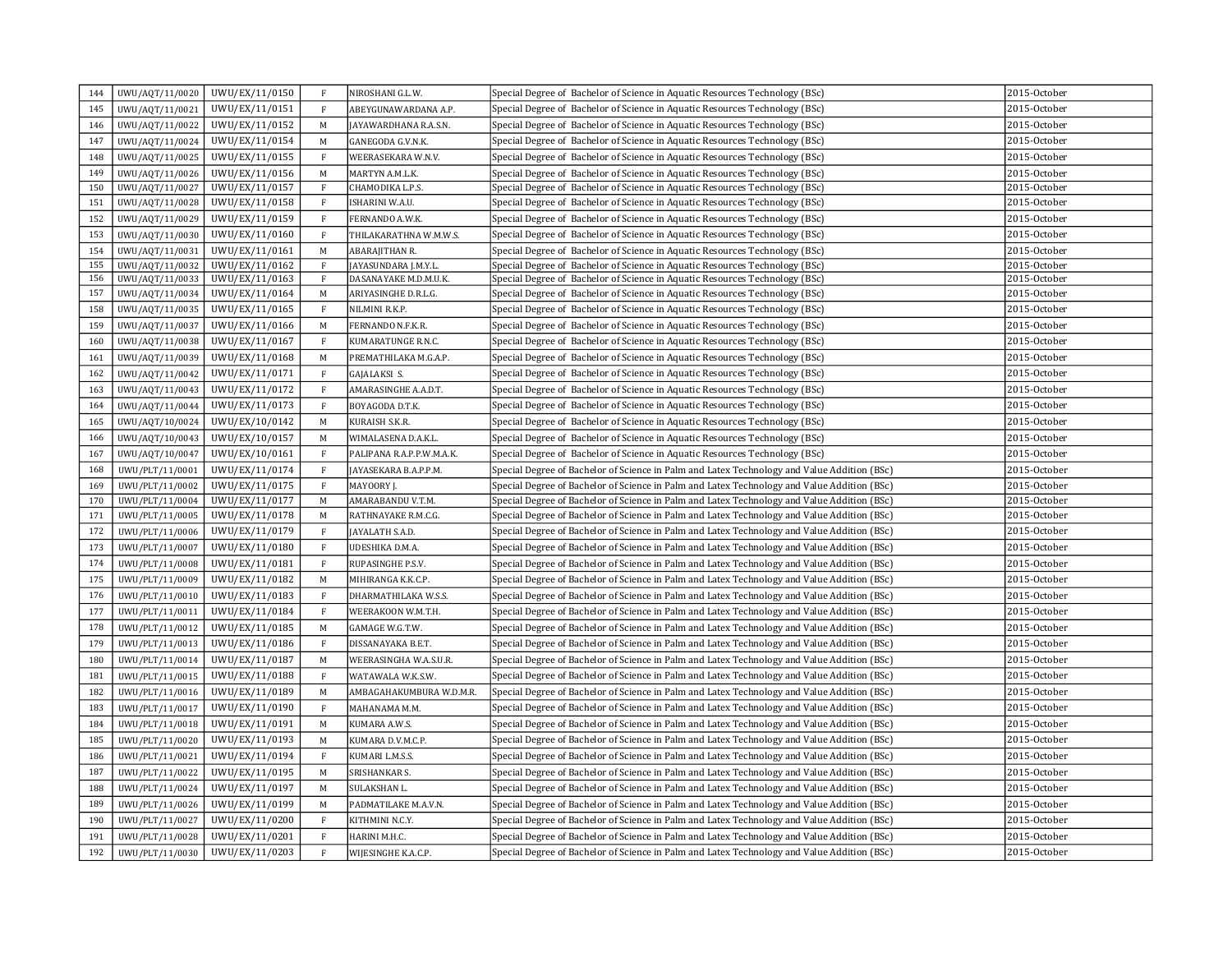| 193 | UWU/PLT/11/0031 | UWU/EX/11/0204 | $\rm F$      | CHANDRASIRI R.S.S.         | Special Degree of Bachelor of Science in Palm and Latex Technology and Value Addition (BSc) | 2015-October    |
|-----|-----------------|----------------|--------------|----------------------------|---------------------------------------------------------------------------------------------|-----------------|
| 194 | UWU/PLT/11/0032 | UWU/EX/11/0205 | $\rm F$      | RAMANAYAKA R.A.D.K.C.      | Special Degree of Bachelor of Science in Palm and Latex Technology and Value Addition (BSc) | 2015-October    |
| 195 | UWU/PLT/11/0034 | UWU/EX/11/0207 | M            | HERATH H.M.P.S.K.          | Special Degree of Bachelor of Science in Palm and Latex Technology and Value Addition (BSc) | 2015-October    |
| 196 | UWU/PLT/11/0035 | UWU/EX/11/0208 | $\mathbf{F}$ | FERNANDO W.A.M.            | Special Degree of Bachelor of Science in Palm and Latex Technology and Value Addition (BSc) | 2015-October    |
| 197 | UWU/PLT/11/0036 | UWU/EX/11/0209 | M            | AMARASINGHE M.G.H.S.       | Special Degree of Bachelor of Science in Palm and Latex Technology and Value Addition (BSc) | 2015-October    |
| 198 | UWU/PLT/11/0037 | UWU/EX/11/0210 | $\mathbf{F}$ | SANDAMALI P.K.N.N.         | Special Degree of Bachelor of Science in Palm and Latex Technology and Value Addition (BSc) | 2015-October    |
| 199 | UWU/PLT/11/0039 | UWU/EX/11/0212 | $\,$ F       | WITHARANAGE S.D.           | Special Degree of Bachelor of Science in Palm and Latex Technology and Value Addition (BSc) | 2015-October    |
| 200 | UWU/PLT/11/0041 | UWU/EX/11/0214 | $\rm F$      | POLKOTUWA P.W.T.P.         | Special Degree of Bachelor of Science in Palm and Latex Technology and Value Addition (BSc) | 2015-October    |
| 201 | UWU/PLT/11/0042 | UWU/EX/11/0215 | $\mathbf{F}$ | HERATH H.M.L.P.            | Special Degree of Bachelor of Science in Palm and Latex Technology and Value Addition (BSc) | 2015-October    |
| 202 | UWU/PLT/11/0045 | UWU/EX/11/0218 | $\rm F$      | DELMAN H.W.O.C.            | Special Degree of Bachelor of Science in Palm and Latex Technology and Value Addition (BSc) | 2015-October    |
| 203 | UWU/PLT/11/0046 | UWU/EX/11/0219 | M            | <b>ILLEPERUMA R.D.</b>     | Special Degree of Bachelor of Science in Palm and Latex Technology and Value Addition (BSc) | 2015-October    |
| 204 | UWU/PLT/11/0047 | UWU/EX/11/0220 | $\rm F$      | UDAYAKUMARI U.N.           | Special Degree of Bachelor of Science in Palm and Latex Technology and Value Addition (BSc) | 2015-October    |
| 205 | UWU/PLT/11/0048 | UWU/EX/11/0221 | M            | JAYASEKARA M.T.R.D.L.      | Special Degree of Bachelor of Science in Palm and Latex Technology and Value Addition (BSc) | 2015-October    |
| 206 | UWU/PLT/11/0049 | UWU/EX/11/0222 | M            | <b>GUNARATHNA N.P.A.S.</b> | Special Degree of Bachelor of Science in Palm and Latex Technology and Value Addition (BSc) | 2015-October    |
| 207 | UWU/PLT/11/0050 | UWU/EX/11/0223 | $\mathbf{F}$ | MADUSHANI L.K.I.           | Special Degree of Bachelor of Science in Palm and Latex Technology and Value Addition (BSc) | 2015-October    |
| 208 | UWU/PLT/11/0051 | UWU/EX/11/0224 | M            | GUNASEKARA P.D.A.          | Special Degree of Bachelor of Science in Palm and Latex Technology and Value Addition (BSc) | 2015-October    |
| 209 | UWU/PLT/10/0010 | UWU/EX/10/0171 | $\mathbf{F}$ | DE SILVA P.W.W.R.          | Special Degree of Bachelor of Science in Palm and Latex Technology and Value Addition (BSc) | 2015-October    |
| 210 | UWU/PLT/10/0051 | UWU/EX/10/0200 | M            | RAJAPAKSHA P.C.            | Special Degree of Bachelor of Science in Palm and Latex Technology and Value Addition (BSc) | 2015-October    |
| 211 | UWU/PLT/09/0034 | UWU/EX/09/0217 | M            | RINAS U.                   | Special Degree of Bachelor of Science in Palm and Latex Technology and Value Addition (BSc) | 2015-October    |
| 212 | UWU/SCT/11/0003 | UWU/EX/11/0227 | $\rm F$      | WITHANAWASAM D.M.          | Special Degree of Bachelor of Technology in Science and Technology (BTech)                  | 2015-October    |
| 213 | UWU/SCT/11/0006 | UWU/EX/11/0230 | $\rm F$      | KIRUSHANTHI T.             | Special Degree of Bachelor of Technology in Science and Technology (BTech)                  | 2015-October    |
| 214 | UWU/SCT/11/0007 | UWU/EX/11/0231 | $\,$ F       | AZEERA M.W.F.              | Special Degree of Bachelor of Technology in Science and Technology (BTech)                  | 2015-October    |
| 215 | UWU/SCT/11/0008 | UWU/EX/11/0232 | M            | AMARASINGHE K.G.N.         | Special Degree of Bachelor of Technology in Science and Technology (BTech)                  | 2015-October    |
| 216 | UWU/SCT/11/0009 | UWU/EX/11/0233 | M            | SAMARATHUNGA S.M.B.P.B.    | Special Degree of Bachelor of Technology in Science and Technology (BTech)                  | 2015-October    |
| 217 | UWU/SCT/11/0010 | UWU/EX/11/0234 | M            | KARUNARATHNA R.M.C.P.      | Special Degree of Bachelor of Technology in Science and Technology (BTech)                  | 2015-October    |
| 218 | UWU/SCT/11/0011 | UWU/EX/11/0235 | M            | KARUNATHILAKA M.G.K.M.     | Special Degree of Bachelor of Technology in Science and Technology (BTech)                  | 2015-October    |
| 219 | UWU/SCT/11/0012 | UWU/EX/11/0236 | $\mathbf{F}$ | SENAVIRATHNA A.J.M.H.L.    | Special Degree of Bachelor of Technology in Science and Technology (BTech)                  | 2015-October    |
| 220 | UWU/SCT/11/0013 | UWU/EX/11/0237 | $\mathbf M$  | SAMPATH P.H.T.             | Special Degree of Bachelor of Technology in Science and Technology (BTech)                  | 2015-October    |
| 221 | UWU/SCT/11/0014 | UWU/EX/11/0238 | $\mathbf{F}$ | JAYAWARDANA G.H.           | Special Degree of Bachelor of Technology in Science and Technology (BTech)                  | 2015-October    |
| 222 | UWU/SCT/11/0015 | UWU/EX/11/0239 | $\rm F$      | LIYANAPATHIRANA B.C.       | Special Degree of Bachelor of Technology in Science and Technology (BTech)                  | 2015-October    |
| 223 | UWU/SCT/11/0016 | UWU/EX/11/0240 | $\mathbf{F}$ | CHATHURANI T.D.K.U.        | Special Degree of Bachelor of Technology in Science and Technology (BTech)                  | 2015-October    |
| 224 | UWU/SCT/11/0018 | UWU/EX/11/0242 | $\mathbf M$  | THIVAKARAN K.              | Special Degree of Bachelor of Technology in Science and Technology (BTech)                  | 2015-October    |
| 225 | UWU/SCT/11/0019 | UWU/EX/11/0243 | M            | ARUNRAJ A.                 | Special Degree of Bachelor of Technology in Science and Technology (BTech)                  | 2015-October    |
| 226 | UWU/SCT/11/0020 | UWU/EX/11/0244 | M            | SELVANIGETHAN S.           | Special Degree of Bachelor of Technology in Science and Technology (BTech)                  | 2015-October    |
| 227 | UWU/SCT/11/0021 | UWU/EX/11/0245 | M            | NIROSHAN A.                | Special Degree of Bachelor of Technology in Science and Technology (BTech)                  | 2015-October    |
| 228 | UWU/SCT/11/0023 | UWU/EX/11/0247 | M            | MAJURAN P.                 | Special Degree of Bachelor of Technology in Science and Technology (BTech)                  | 2015-October    |
| 229 | UWU/SCT/11/0024 | UWU/EX/11/0248 | $\rm F$      | RIFNA M.S.F.               | Special Degree of Bachelor of Technology in Science and Technology (BTech)                  | 2015-October    |
| 230 | UWU/SCT/11/0026 | UWU/EX/11/0250 | $\mathbf{F}$ | JAYASENA T.H.M.D.P.G.      | Special Degree of Bachelor of Technology in Science and Technology (BTech)                  | 2015-October    |
| 231 | UWU/SCT/11/0027 | UWU/EX/11/0251 | $\rm F$      | WIJESURIYA W.A.K.C.        | Special Degree of Bachelor of Technology in Science and Technology (BTech)                  | 2015-October    |
| 232 | UWU/SCT/11/0028 | UWU/EX/11/0252 | M            | TENNAKOON H.M.D.J.         | Special Degree of Bachelor of Technology in Science and Technology (BTech)                  | 2015-October    |
| 233 | UWU/SCT/11/0029 | UWU/EX/11/0253 | $\rm F$      | JAYASUNDARA J.M.S.M.B.     | Special Degree of Bachelor of Technology in Science and Technology (BTech)                  | 2015-October    |
| 234 | UWU/SCT/11/0030 | UWU/EX/11/0254 | M            | SOMASIRI K.G.H.A.          | Special Degree of Bachelor of Technology in Science and Technology (BTech)                  | 2015-October    |
| 235 | UWU/SCT/11/0031 | UWU/EX/11/0255 | $\mathbf{F}$ | LIYANAGE D.N.              | Special Degree of Bachelor of Technology in Science and Technology (BTech)                  | 2015-October    |
| 236 | UWU/SCT/11/0032 | UWU/EX/11/0256 | M            | ALAHAKOON T.N.             | Special Degree of Bachelor of Technology in Science and Technology (BTech)                  | 2015-October    |
| 237 | UWU/SCT/11/0034 | UWU/EX/11/0258 | $\mathbf{F}$ | MUNSOOR D.M.               | Special Degree of Bachelor of Technology in Science and Technology (BTech)                  | $2015$ -October |
| 238 | UWU/SCT/11/0037 | UWU/EX/11/0261 | $\rm F$      | NASEEFA M.A.               | Special Degree of Bachelor of Technology in Science and Technology (BTech)                  | 2015-October    |
| 239 | UWU/SCT/11/0038 | UWU/EX/11/0262 | $\rm F$      | SIVASUBRAMANIYAM U.        | Special Degree of Bachelor of Technology in Science and Technology (BTech)                  | 2015-October    |
| 240 | UWU/SCT/11/0041 | UWU/EX/11/0265 | $\rm F$      | RATHNAYAKE R.M.S.R.        | Special Degree of Bachelor of Technology in Science and Technology (BTech)                  | 2015-October    |
| 241 | UWU/SCT/11/0042 | UWU/EX/11/0266 | $\mathbf M$  | RATHNAYAKA R.R.D.V.        | Special Degree of Bachelor of Technology in Science and Technology (BTech)                  | 2015-October    |
|     |                 |                |              |                            |                                                                                             |                 |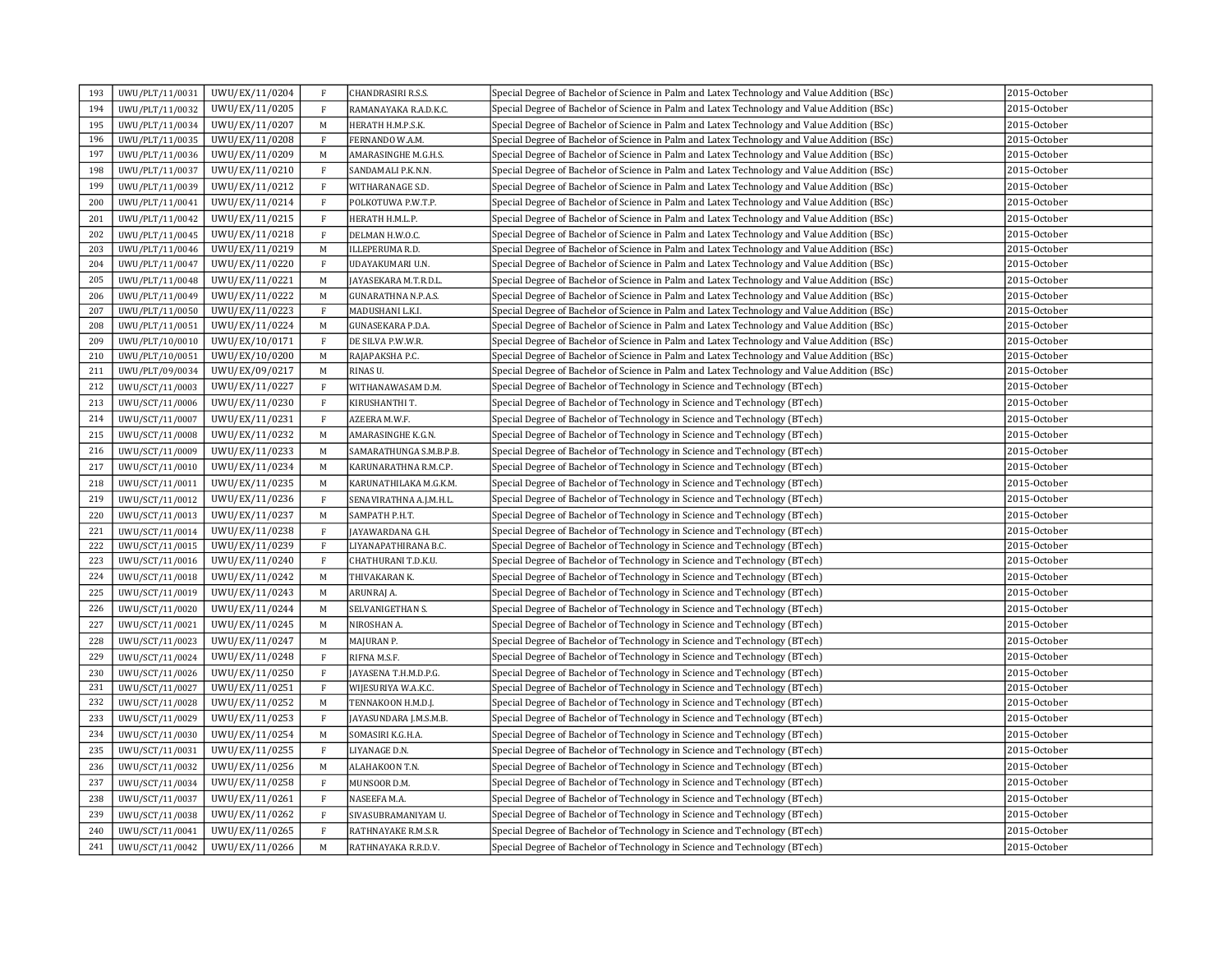| 242 | UWU/SCT/11/0044 | UWU/EX/11/0267 | $\mathbf{F}$ | DILANGA M.G.G.I.         | Special Degree of Bachelor of Technology in Science and Technology (BTech)     | 2015-October    |
|-----|-----------------|----------------|--------------|--------------------------|--------------------------------------------------------------------------------|-----------------|
| 243 | UWU/SCT/11/0045 | UWU/EX/11/0268 | $\mathbf F$  | ABESINGHA J.M.I.K.       | Special Degree of Bachelor of Technology in Science and Technology (BTech)     | 2015-October    |
| 244 | UWU/SCT/11/0046 | UWU/EX/11/0269 | $\mathbf{F}$ | <b>GUNARATHNA T.M.S.</b> | Special Degree of Bachelor of Technology in Science and Technology (BTech)     | 2015-October    |
| 245 | UWU/SCT/10/0034 | UWU/EX/10/0233 | F            | SHAILAJA K.              | Special Degree of Bachelor of Technology in Science and Technology (BTech)     | 2015-October    |
| 246 | UWU/SCT/10/0037 | UWU/EX/10/0236 | M            | SURANGA K.K.             | Special Degree of Bachelor of Technology in Science and Technology (BTech)     | 2015-October    |
| 247 | UWU/CST/11/0001 | UWU/EX/11/0270 | $\mathbf{F}$ | KULATUNGA P.A.D.         | Special Degree of Bachelor of Science in Computer Science and Tehcnology (BSc) | 2015-October    |
| 248 | UWU/CST/11/0003 | UWU/EX/11/0272 | $\,$ F       | GUNASEKERA D.L.D.E.      | Special Degree of Bachelor of Science in Computer Science and Tehcnology (BSc) | 2015-October    |
| 249 | UWU/CST/11/0004 | UWU/EX/11/0273 | M            | SHANAKA W.A.N.           | Special Degree of Bachelor of Science in Computer Science and Tehcnology (BSc) | 2015-October    |
| 250 | UWU/CST/11/0005 | UWU/EX/11/0274 | $\mathbf{F}$ | KAHANDAWALA K.K.C.N.     | Special Degree of Bachelor of Science in Computer Science and Tehcnology (BSc) | 2015-October    |
| 251 | UWU/CST/11/0006 | UWU/EX/11/0275 | $\mathbf M$  | THILAKARATHNA H.P.C.E.   | Special Degree of Bachelor of Science in Computer Science and Tehcnology (BSc) | 2015-October    |
| 252 | UWU/CST/11/0008 | UWU/EX/11/0277 | $\rm F$      | ABEYRATHNA G.Y.M.G.C.    | Special Degree of Bachelor of Science in Computer Science and Tehcnology (BSc) | 2015-October    |
| 253 | UWU/CST/11/0009 | UWU/EX/11/0278 | M            | INDIKA I.K.K.            | Special Degree of Bachelor of Science in Computer Science and Tehcnology (BSc) | 2015-October    |
| 254 | UWU/CST/11/0011 | UWU/EX/11/0280 | $\mathbf{F}$ | JAYASENA A.W.A.U.        | Special Degree of Bachelor of Science in Computer Science and Tehcnology (BSc) | 2015-October    |
| 255 | UWU/CST/11/0013 | UWU/EX/11/0282 | M            | <b>SUJEEPAN R.</b>       | Special Degree of Bachelor of Science in Computer Science and Tehcnology (BSc) | 2015-October    |
| 256 | UWU/CST/11/0014 | UWU/EX/11/0283 | M            | KANANEESAN T.            | Special Degree of Bachelor of Science in Computer Science and Tehcnology (BSc) | 2015-October    |
| 257 | UWU/CST/11/0015 | UWU/EX/11/0284 | M            | NISHANTHAN B.            | Special Degree of Bachelor of Science in Computer Science and Tehcnology (BSc) | 2015-October    |
| 258 | UWU/CST/11/0016 | UWU/EX/11/0285 | M            | PREMNATH K.              | Special Degree of Bachelor of Science in Computer Science and Tehcnology (BSc) | 2015-October    |
| 259 | UWU/CST/11/0017 | UWU/EX/11/0286 | $\rm F$      | KEERTHIKA S.             | Special Degree of Bachelor of Science in Computer Science and Tehcnology (BSc) | 2015-October    |
| 260 | UWU/CST/11/0018 | UWU/EX/11/0287 | M            | THAYALAN S.              | Special Degree of Bachelor of Science in Computer Science and Tehcnology (BSc) | 2015-October    |
| 261 | UWU/CST/11/0019 | UWU/EX/11/0288 | M            | SATHIYAN S.              | Special Degree of Bachelor of Science in Computer Science and Tehcnology (BSc) | 2015-October    |
| 262 | UWU/CST/11/0021 | UWU/EX/11/0290 | $\mathbf{F}$ | GENGA T.                 | Special Degree of Bachelor of Science in Computer Science and Tehcnology (BSc) | 2015-October    |
| 263 | UWU/CST/11/0022 | UWU/EX/11/0291 | $\mathbf F$  | SARANKA S.               | Special Degree of Bachelor of Science in Computer Science and Tehcnology (BSc) | 2015-October    |
| 264 | UWU/CST/11/0023 | UWU/EX/11/0292 | $\,$ F       | MEHENDRAN Y.             | Special Degree of Bachelor of Science in Computer Science and Tehcnology (BSc) | 2015-October    |
| 265 | UWU/CST/11/0024 | UWU/EX/11/0293 | M            | BANDARA H.M.B.P.         | Special Degree of Bachelor of Science in Computer Science and Tehcnology (BSc) | 2015-October    |
| 266 | UWU/CST/11/0025 | UWU/EX/11/0294 | M            | RATHNAYAKA H.D.S.        | Special Degree of Bachelor of Science in Computer Science and Tehcnology (BSc) | 2015-October    |
| 267 | UWU/CST/11/0026 | UWU/EX/11/0295 | M            | SRIMEWAN K.R.D.          | Special Degree of Bachelor of Science in Computer Science and Tehcnology (BSc) | 2015-October    |
| 268 | UWU/CST/11/0028 | UWU/EX/11/0297 | $\mathbf M$  | JAYAWICKRAMA S.C.        | Special Degree of Bachelor of Science in Computer Science and Tehcnology (BSc) | 2015-October    |
| 269 | UWU/CST/11/0029 | UWU/EX/11/0298 | $\rm F$      | PALANSOORIYA H.M.J.A.    | Special Degree of Bachelor of Science in Computer Science and Tehcnology (BSc) | 2015-October    |
| 270 | UWU/CST/11/0030 | UWU/EX/11/0299 | M            | ASHOK A.                 | Special Degree of Bachelor of Science in Computer Science and Tehcnology (BSc) | 2015-October    |
| 271 | UWU/CST/11/0031 | UWU/EX/11/0300 | M            | AHSAN M.M.M.             | Special Degree of Bachelor of Science in Computer Science and Tehcnology (BSc) | 2015-October    |
| 272 | UWU/CST/11/0032 | UWU/EX/11/0301 | $\mathbf{F}$ | KRISHNAKUMAR N.          | Special Degree of Bachelor of Science in Computer Science and Tehcnology (BSc) | 2015-October    |
| 273 | UWU/CST/11/0033 | UWU/EX/11/0302 | $\mathbf M$  | <b>IROSHAN V.P.A.</b>    | Special Degree of Bachelor of Science in Computer Science and Tehcnology (BSc) | 2015-October    |
| 274 | UWU/CST/11/0034 | UWU/EX/11/0303 | M            | KARUNARATHNA M.R.C.M.    | Special Degree of Bachelor of Science in Computer Science and Tehcnology (BSc) | 2015-October    |
| 275 | UWU/CST/11/0035 | UWU/EX/11/0304 | M            | DE SILVA S.K.C.K.        | Special Degree of Bachelor of Science in Computer Science and Tehcnology (BSc) | 2015-October    |
| 276 | UWU/CST/11/0036 | UWU/EX/11/0305 | $\,$ F       | HEMASINGHE K.G.T.K.      | Special Degree of Bachelor of Science in Computer Science and Tehcnology (BSc) | 2015-October    |
| 277 | UWU/CST/11/0037 | UWU/EX/11/0306 | M            | KARUNARATHNA A.W.L.S.    | Special Degree of Bachelor of Science in Computer Science and Tehcnology (BSc) | 2015-October    |
| 278 | UWU/CST/11/0038 | UWU/EX/11/0307 | $\mathbf{F}$ | KAUSHALYA L.A.H.S.       | Special Degree of Bachelor of Science in Computer Science and Tehcnology (BSc) | 2015-October    |
| 279 | UWU/CST/11/0039 | UWU/EX/11/0308 | $\mathbf F$  | THANUSHIYA P.            | Special Degree of Bachelor of Science in Computer Science and Tehcnology (BSc) | $2015$ -October |
| 280 | UWU/CST/11/0041 | UWU/EX/11/0310 | $\rm F$      | HAPUARACHCHI D.M.D.      | Special Degree of Bachelor of Science in Computer Science and Tehcnology (BSc) | 2015-October    |
| 281 | UWU/CST/11/0042 | UWU/EX/11/0311 | F            | SENADEERA S.D.H.D.       | Special Degree of Bachelor of Science in Computer Science and Tehcnology (BSc) | 2015-October    |
| 282 | UWU/CST/11/0044 | UWU/EX/11/0313 | $\, {\rm F}$ | WICKRAMARACHCHI S.J.     | Special Degree of Bachelor of Science in Computer Science and Tehcnology (BSc) | 2015-October    |
| 283 | UWU/CST/11/0045 | UWU/EX/11/0314 | M            | LIYANAGE K.L.K.R.        | Special Degree of Bachelor of Science in Computer Science and Tehcnology (BSc) | 2015-October    |
| 284 | UWU/CST/11/0046 | UWU/EX/11/0315 | $\mathbf{F}$ | GAMAGE G.R.M.D.          | Special Degree of Bachelor of Science in Computer Science and Tehcnology (BSc) | 2015-October    |
| 285 | UWU/CST/11/0047 | UWU/EX/11/0316 | F            | SIVARAJAH S.             | Special Degree of Bachelor of Science in Computer Science and Tehcnology (BSc) | 2015-October    |
| 286 | UWU/CST/11/0049 | UWU/EX/11/0318 | $\mathbf{F}$ | MAHESHIKA H.W.D.         | Special Degree of Bachelor of Science in Computer Science and Tehcnology (BSc) | 2015-October    |
| 287 | UWU/CST/11/0050 | UWU/EX/11/0319 | M            | RAAZITH A.R.A.R.         | Special Degree of Bachelor of Science in Computer Science and Tehcnology (BSc) | 2015-October    |
| 288 | UWU/CST/10/0015 | UWU/EX/10/0263 | M            | JANAAS A.F.M.            | Special Degree of Bachelor of Science in Computer Science and Tehcnology (BSc) | 2015-October    |
| 289 | UWU/IIT/11/0001 | UWU/EX/11/0320 | $\mathbf{F}$ | THARMALINGAM T.          | Special Degree of Bachelor of Industrial Information Technology (BIIT)         | 2015-October    |
| 290 | UWU/IIT/11/0002 | UWU/EX/11/0321 | $\mathbf{F}$ | MADUSHANI T.D.           | Special Degree of Bachelor of Industrial Information Technology (BIIT)         | 2015-October    |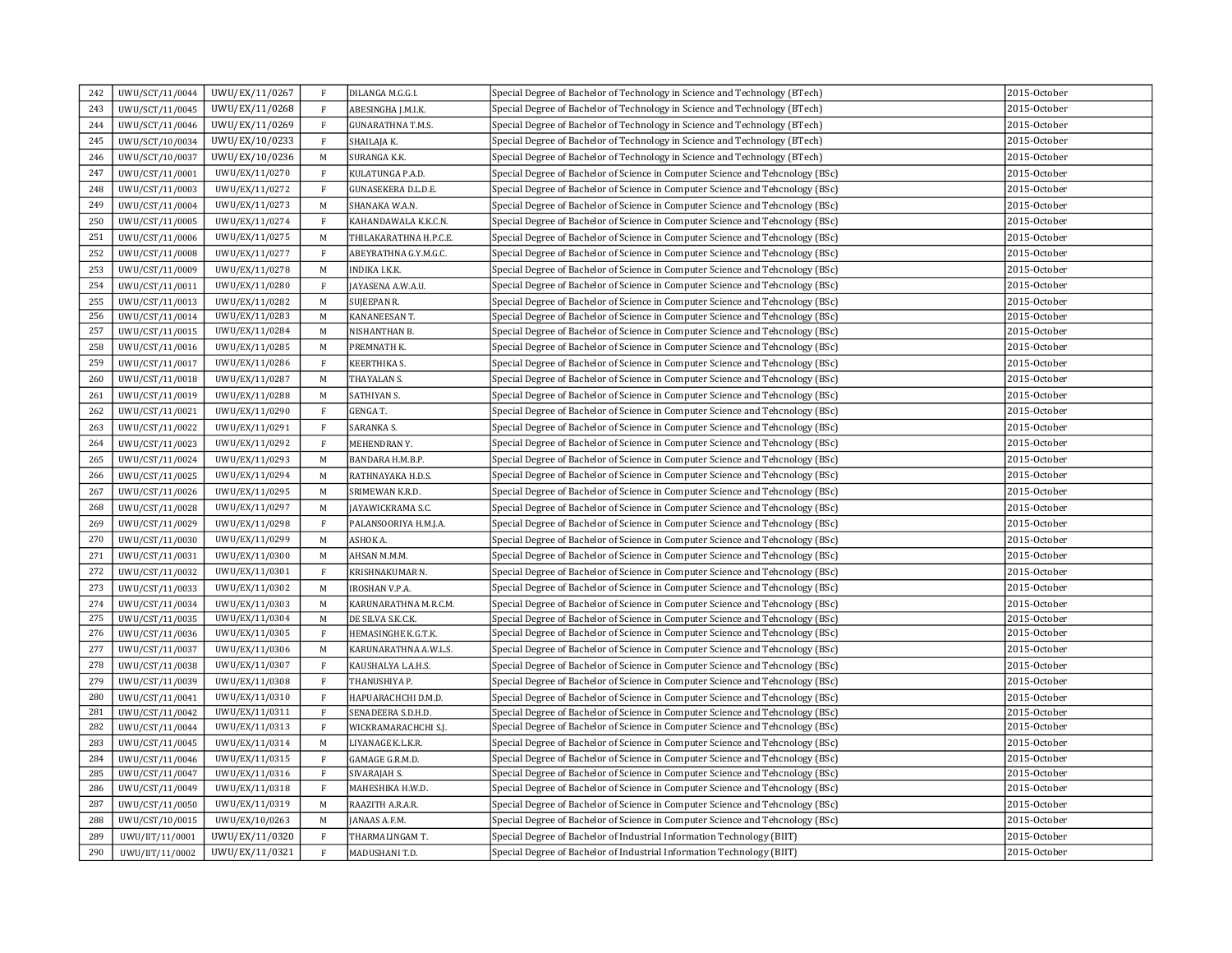| 291 | UWU/IIT/11/0005 | UWU/EX/11/0324 | F            | KAUSHALYA R.W.M.S.        | Special Degree of Bachelor of Industrial Information Technology (BIIT)          | 2015-October |
|-----|-----------------|----------------|--------------|---------------------------|---------------------------------------------------------------------------------|--------------|
| 292 | UWU/IIT/11/0006 | UWU/EX/11/0325 | M            | <b>GUNARATNE M.N.P.</b>   | Special Degree of Bachelor of Industrial Information Technology (BIIT)          | 2015-October |
| 293 | UWU/IIT/11/0007 | UWU/EX/11/0326 | $\mathbf F$  | RISHANA M.I.F.            | Special Degree of Bachelor of Industrial Information Technology (BIIT)          | 2015-October |
| 294 | UWU/IIT/11/0008 | UWU/EX/11/0327 | $\mathbf M$  | GUNAWARDENA Y.A.U.B.      | Special Degree of Bachelor of Industrial Information Technology (BIIT)          | 2015-October |
| 295 | UWU/IIT/11/0009 | UWU/EX/11/0328 | $\mathbf F$  | PRIYADARSHANI D.P.C.      | Special Degree of Bachelor of Industrial Information Technology (BIIT)          | 2015-October |
| 296 | UWU/IIT/11/0011 | UWU/EX/11/0330 | F            | WEERAWARDANA N.U.         | Special Degree of Bachelor of Industrial Information Technology (BIIT)          | 2015-October |
| 297 | UWU/IIT/11/0013 | UWU/EX/11/0332 | $\mathbf{F}$ | ILANKOON I.M.K.M.M.B.     | Special Degree of Bachelor of Industrial Information Technology (BIIT)          | 2015-October |
| 298 | UWU/IIT/11/0014 | UWU/EX/11/0333 | $\mathbf{F}$ | ARNOLDA H.N.              | Special Degree of Bachelor of Industrial Information Technology (BIIT)          | 2015-October |
| 299 | UWU/IIT/11/0015 | UWU/EX/11/0334 | M            | MUNASINGHE C.D.           | Special Degree of Bachelor of Industrial Information Technology (BIIT)          | 2015-October |
| 300 | UWU/IIT/11/0016 | UWU/EX/11/0335 | $\, {\bf F}$ | DASANAYAKA P.G.A.R.       | Special Degree of Bachelor of Industrial Information Technology (BIIT)          | 2015-October |
| 301 | UWU/IIT/11/0017 | UWU/EX/11/0336 | F            | TAMARI H.V.               | Special Degree of Bachelor of Industrial Information Technology (BIIT)          | 2015-October |
| 302 | UWU/IIT/11/0018 | UWU/EX/11/0337 | $\, {\bf F}$ | DEERASINGHE I.C.          | Special Degree of Bachelor of Industrial Information Technology (BIIT)          | 2015-October |
| 303 | UWU/IIT/11/0019 | UWU/EX/11/0338 | $\mathbf M$  | CHATHURANGA S.N.          | Special Degree of Bachelor of Industrial Information Technology (BIIT)          | 2015-October |
| 304 | UWU/IIT/11/0020 | UWU/EX/11/0339 | $\mathbf F$  | GOPIGAA P.                | Special Degree of Bachelor of Industrial Information Technology (BIIT)          | 2015-October |
| 305 | UWU/IIT/11/0022 | UWU/EX/11/0341 | F            | <b>BAIRAVIT.</b>          | Special Degree of Bachelor of Industrial Information Technology (BIIT)          | 2015-October |
| 306 | UWU/IIT/11/0023 | UWU/EX/11/0342 | $\rm F$      | SHOWMIYA J.S.M.           | Special Degree of Bachelor of Industrial Information Technology (BIIT)          | 2015-October |
| 307 | UWU/IIT/11/0026 | UWU/EX/11/0345 | $\mathbf M$  | HASSAN M.J.J.             | Special Degree of Bachelor of Industrial Information Technology (BIIT)          | 2015-October |
| 308 | UWU/IIT/11/0027 | UWU/EX/11/0346 | $\, {\bf F}$ | SATHKUMARA S.M.M.P.       | Special Degree of Bachelor of Industrial Information Technology (BIIT)          | 2015-October |
| 309 | UWU/IIT/11/0028 | UWU/EX/11/0347 | $\rm F$      | DHARMASENA D.S.P.         | Special Degree of Bachelor of Industrial Information Technology (BIIT)          | 2015-October |
| 310 | UWU/IIT/11/0029 | UWU/EX/11/0348 | $\rm F$      | PREMATHILAKE A.P.         | Special Degree of Bachelor of Industrial Information Technology (BIIT)          | 2015-October |
| 311 | UWU/IIT/11/0030 | UWU/EX/11/0349 | F            | RAJAPAKSHA R.P.M.P.       | Special Degree of Bachelor of Industrial Information Technology (BIIT)          | 2015-October |
| 312 | UWU/IIT/11/0031 | UWU/EX/11/0350 | M            | LAL G.T.S.C.              | Special Degree of Bachelor of Industrial Information Technology (BIIT)          | 2015-October |
| 313 | UWU/IIT/11/0032 | UWU/EX/11/0351 | $\mathbf F$  | CHATHURANI D.M.N.         | Special Degree of Bachelor of Industrial Information Technology (BIIT)          | 2015-October |
| 314 | UWU/IIT/11/0034 | UWU/EX/11/0353 | $\mathbf F$  | RANDENIYA R.D.T.B.P.      | Special Degree of Bachelor of Industrial Information Technology (BIIT)          | 2015-October |
| 315 | UWU/IIT/11/0035 | UWU/EX/11/0354 | $\mathbf M$  | AHSAN M.M.M.              | Special Degree of Bachelor of Industrial Information Technology (BIIT)          | 2015-October |
| 316 | UWU/IIT/11/0036 | UWU/EX/11/0355 | F            | PREMACHANDRA L.T.I.       | Special Degree of Bachelor of Industrial Information Technology (BIIT)          | 2015-October |
| 317 | UWU/IIT/11/0037 | UWU/EX/11/0356 | F            | KUMARASINGHE K.H.S.       | Special Degree of Bachelor of Industrial Information Technology (BIIT)          | 2015-October |
| 318 | UWU/IIT/11/0038 | UWU/EX/11/0357 | F            | DE MEL W.U.R.             | Special Degree of Bachelor of Industrial Information Technology (BIIT)          | 2015-October |
| 319 | UWU/IIT/11/0039 | UWU/EX/11/0358 | M            | RUPASINGHA C.J.           | Special Degree of Bachelor of Industrial Information Technology (BIIT)          | 2015-October |
| 320 | UWU/IIT/11/0040 | UWU/EX/11/0359 | M            | JAYAWARDANA N.M.D.S.      | Special Degree of Bachelor of Industrial Information Technology (BIIT)          | 2015-October |
| 321 | UWU/IIT/11/0041 | UWU/EX/11/0360 | F            | KULARATHNA M.P.M.         | Special Degree of Bachelor of Industrial Information Technology (BIIT)          | 2015-October |
| 322 | UWU/IIT/11/0042 | UWU/EX/11/0361 | M            | KALUARACHCHI I.A.         | Special Degree of Bachelor of Industrial Information Technology (BIIT)          | 2015-October |
| 323 | UWU/IIT/11/0044 | UWU/EX/11/0363 | M            | IDDAMALGODA I.D.C.L.      | Special Degree of Bachelor of Industrial Information Technology (BIIT)          | 2015-October |
| 324 | UWU/IIT/11/0046 | UWU/EX/11/0365 | F            | JAYARATNE H.M.K.V.        | Special Degree of Bachelor of Industrial Information Technology (BIIT)          | 2015-October |
| 325 | UWU/IIT/11/0047 | UWU/EX/11/0366 | $\mathbf F$  | DANKANDA D.H.N.P.K.       | Special Degree of Bachelor of Industrial Information Technology (BIIT)          | 2015-October |
| 326 | UWU/IIT/11/0048 | UWU/EX/11/0367 | $\mathbf F$  | MADUWANTHI S.M.D.         | Special Degree of Bachelor of Industrial Information Technology (BIIT)          | 2015-October |
| 327 | UWU/IIT/11/0049 | UWU/EX/11/0368 | $\, {\bf F}$ | SHYAMINDU A.G.S.          | Special Degree of Bachelor of Industrial Information Technology (BIIT)          | 2015-October |
| 328 | UWU/IIT/08/0037 | UWU/EX/08/0221 | M            | SANDARUWAN L.N.           | Special Degree of Bachelor of Industrial Information Technology (BIIT)          | 2015-October |
| 329 | UWU/MRT/11/0001 | UWU/EX/11/0369 | M            | MURALY K.                 | Special Degree of Bachelor of Science in Mineral Resources and Technology (BSc) | 2015-October |
| 330 | UWU/MRT/11/0002 | UWU/EX/11/0370 | M            | GAMAGE K.H.I.             | Special Degree of Bachelor of Science in Mineral Resources and Technology (BSc) | 2015-October |
| 331 | UWU/MRT/11/0004 | UWU/EX/11/0372 | F            | LIYANASEKARA H.W.M.A.C.B. | Special Degree of Bachelor of Science in Mineral Resources and Technology (BSc) | 2015-October |
| 332 | UWU/MRT/11/0005 | UWU/EX/11/0373 | $\mathbf F$  | SURANJANI S.              | Special Degree of Bachelor of Science in Mineral Resources and Technology (BSc) | 2015-October |
| 333 | UWU/MRT/11/0007 | UWU/EX/11/0375 | $\mathbf M$  | CHANDRASENA R.A.A.S.      | Special Degree of Bachelor of Science in Mineral Resources and Technology (BSc) | 2015-October |
| 334 | UWU/MRT/11/0008 | UWU/EX/11/0376 | $\mathbf M$  | ALAHAKOON A.A.D.D.C.B.    | Special Degree of Bachelor of Science in Mineral Resources and Technology (BSc) | 2015-October |
| 335 | UWU/MRT/11/0009 | UWU/EX/11/0377 | $\mathbf F$  | MARAGE P.A.P.             | Special Degree of Bachelor of Science in Mineral Resources and Technology (BSc) | 2015-October |
| 336 | UWU/MRT/11/0010 | UWU/EX/11/0378 | F            | MANURANGI D.D.M.          | Special Degree of Bachelor of Science in Mineral Resources and Technology (BSc) | 2015-October |
| 337 | UWU/MRT/11/0013 | UWU/EX/11/0381 | F            | THULASITHA W.             | Special Degree of Bachelor of Science in Mineral Resources and Technology (BSc) | 2015-October |
| 338 | UWU/MRT/11/0015 | UWU/EX/11/0383 | $\mathbf{F}$ | JAELNIRUBHA K.            | Special Degree of Bachelor of Science in Mineral Resources and Technology (BSc) | 2015-October |
| 339 | UWU/MRT/11/0017 | UWU/EX/11/0385 | $\rm F$      | GAMALATH G.D.S.S.         | Special Degree of Bachelor of Science in Mineral Resources and Technology (BSc) | 2015-October |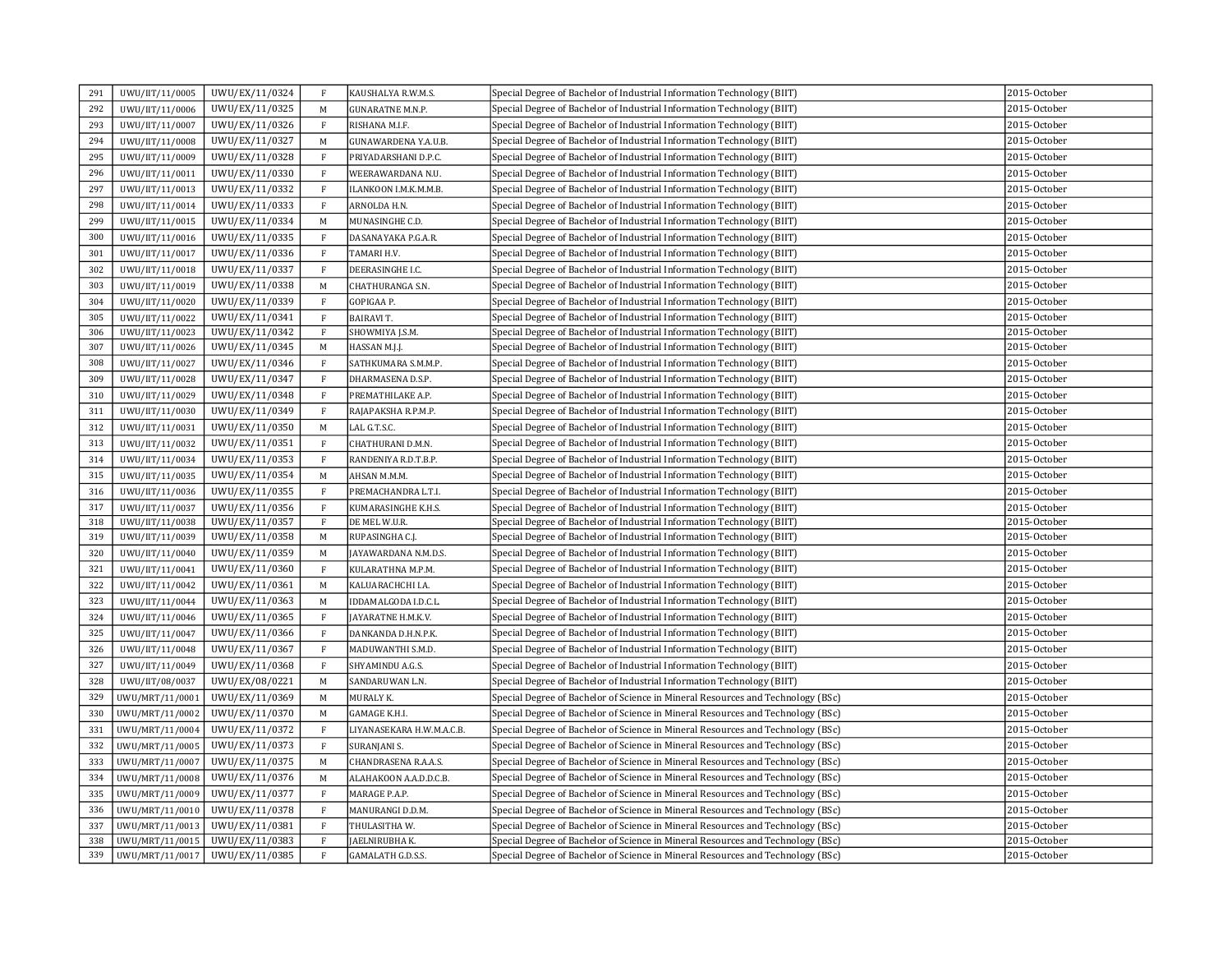| 340 |                 | UWU/MRT/11/0018 UWU/EX/11/0386 | M                                 | WICKRAMASINGHA E.M.C.G.      | Special Degree of Bachelor of Science in Mineral Resources and Technology (BSc)            | 2015-October |
|-----|-----------------|--------------------------------|-----------------------------------|------------------------------|--------------------------------------------------------------------------------------------|--------------|
| 341 | UWU/MRT/11/0019 | UWU/EX/11/0387                 | $\rm F$                           | NADEESHANI L.H.T.            | Special Degree of Bachelor of Science in Mineral Resources and Technology (BSc)            | 2015-October |
| 342 | UWU/MRT/11/0020 | UWU/EX/11/0388                 | $\rm F$                           | EDIRISINGHE N.P.             | Special Degree of Bachelor of Science in Mineral Resources and Technology (BSc)            | 2015-October |
| 343 | UWU/MRT/11/0021 | UWU/EX/11/0389                 | M                                 | RATHNASIRI T.C.              | Special Degree of Bachelor of Science in Mineral Resources and Technology (BSc)            | 2015-October |
| 344 | UWU/MRT/11/0022 | UWU/EX/11/0390                 | $\rm F$                           | WEERATHUNGA K.D.H.U.         | Special Degree of Bachelor of Science in Mineral Resources and Technology (BSc)            | 2015-October |
| 345 | UWU/MRT/11/0023 | UWU/EX/11/0391                 | $\rm F$                           | <b>KESIGA S.</b>             | Special Degree of Bachelor of Science in Mineral Resources and Technology (BSc)            | 2015-October |
| 346 | UWU/MRT/11/0024 | UWU/EX/11/0392                 | $\rm F$                           | SHANGEETHA M.                | Special Degree of Bachelor of Science in Mineral Resources and Technology (BSc)            | 2015-October |
| 347 | UWU/MRT/11/0025 | UWU/EX/11/0393                 | $\rm F$                           | <b>GAMAGE S.L.</b>           | Special Degree of Bachelor of Science in Mineral Resources and Technology (BSc)            | 2015-October |
| 348 | UWU/MRT/11/0028 | UWU/EX/11/0396                 | $\mathbf F$                       | GOWSIYA A.                   | Special Degree of Bachelor of Science in Mineral Resources and Technology (BSc)            | 2015-October |
| 349 |                 | UWU/MRT/11/0030 UWU/EX/11/0398 | F                                 | KALANSOORIYA V.R.            | Special Degree of Bachelor of Science in Mineral Resources and Technology (BSc)            | 2015-October |
| 350 | UWU/MRT/11/0031 | UWU/EX/11/0399                 | M                                 | SENANAYAKE S.M.N.P.B.        | Special Degree of Bachelor of Science in Mineral Resources and Technology (BSc)            | 2015-October |
| 351 | UWU/MRT/11/0033 | UWU/EX/11/0401                 | F                                 | DISSANAYAKE S.D.M.A.S.S.     | Special Degree of Bachelor of Science in Mineral Resources and Technology (BSc)            | 2015-October |
| 352 | UWU/MRT/11/0034 | UWU/EX/11/0402                 | M                                 | CHRISHANTH M.                | Special Degree of Bachelor of Science in Mineral Resources and Technology (BSc)            | 2015-October |
| 353 | UWU/MRT/11/0035 | UWU/EX/11/0403                 | M                                 | RATHNAYAKE D.S.P.            | Special Degree of Bachelor of Science in Mineral Resources and Technology (BSc)            | 2015-October |
| 354 | UWU/MRT/11/0036 | UWU/EX/11/0404                 | $\rm F$                           | WEERAKKODY W.A.S.H.          | Special Degree of Bachelor of Science in Mineral Resources and Technology (BSc)            | 2015-October |
| 355 | UWU/MRT/11/0037 | UWU/EX/11/0405                 | $\rm F$                           | JAYATHILAKA D.T.U.           | Special Degree of Bachelor of Science in Mineral Resources and Technology (BSc)            | 2015-October |
| 356 | UWU/MRT/11/0041 | UWU/EX/11/0409                 | $\mathbf{F}$                      | WICKRAMAARACHCHI A.S.        | Special Degree of Bachelor of Science in Mineral Resources and Technology (BSc)            | 2015-October |
| 357 | UWU/MRT/10/0020 | UWU/EX/10/0359                 | M                                 | KIRINGODAARACHCHI K.A.D.J.U. | Special Degree of Bachelor of Science in Mineral Resources and Technology (BSc)            | 2015-October |
| 358 | UWU/MRT/10/0037 | UWU/EX/10/0376                 | M                                 | WEERASINGHE G.G.A.P.         | Special Degree of Bachelor of Science in Mineral Resources and Technology (BSc)            | 2015-October |
| 359 | UWU/MRT/09/0015 | UWU/EX/09/0380                 | M                                 | IBRAHIM M.A.A.               | Special Degree of Bachelor of Science in Mineral Resources and Technology (BSc)            | 2015-October |
| 360 | UWU/ENM/11/0003 | UWU/EX/11/0414                 | M                                 | FERNANDO K.R.                | Special Degree of Bachelor of Business Management in Entrepreneurship and Management (BBM) | 2015-October |
| 361 | UWU/ENM/11/0004 | UWU/EX/11/0415                 | $\mathbf F$                       | SANDARUWANI H.B.D.           | Special Degree of Bachelor of Business Management in Entrepreneurship and Management (BBM) | 2015-October |
| 362 | UWU/ENM/11/0005 | UWU/EX/11/0416                 | $\mathbf M$                       | KOSGODA K.G.A L.K.           | Special Degree of Bachelor of Business Management in Entrepreneurship and Management (BBM) | 2015-October |
| 363 | UWU/ENM/11/0006 | UWU/EX/11/0417                 | $\rm F$                           | PADAMALI G.M.P.              | Special Degree of Bachelor of Business Management in Entrepreneurship and Management (BBM) | 2015-October |
| 364 | UWU/ENM/11/0007 | UWU/EX/11/0418                 | $\mathbf{F}$                      | SUBASINGHE Y.R.T.M.          | Special Degree of Bachelor of Business Management in Entrepreneurship and Management (BBM) | 2015-October |
| 365 | UWU/ENM/11/0009 | UWU/EX/11/0420                 | $\mathbf{F}$                      | WADUGE T.L.                  | Special Degree of Bachelor of Business Management in Entrepreneurship and Management (BBM) | 2015-October |
| 366 | UWU/ENM/11/0010 | UWU/EX/11/0421                 | $\,$ F                            | JAYARATHNA N.A.U.H.          | Special Degree of Bachelor of Business Management in Entrepreneurship and Management (BBM) | 2015-October |
| 367 | UWU/ENM/11/0011 | UWU/EX/11/0422                 | $\mathbf{F}$                      | FERNANDO M.V.D.M.            | Special Degree of Bachelor of Business Management in Entrepreneurship and Management (BBM) | 2015-October |
| 368 | UWU/ENM/11/0012 | UWU/EX/11/0423                 | $\mathsf{M}% _{H}=\mathsf{M}_{H}$ | IRANDIKA P.L.D.M.            | Special Degree of Bachelor of Business Management in Entrepreneurship and Management (BBM) | 2015-October |
| 369 | UWU/ENM/11/0013 | UWU/EX/11/0424                 | $\mathbf F$                       | KUMARI W.M.S.                | Special Degree of Bachelor of Business Management in Entrepreneurship and Management (BBM) | 2015-October |
| 370 | UWU/ENM/11/0014 | UWU/EX/11/0425                 | $\rm F$                           | DESHANI Y.G.A.S.             | Special Degree of Bachelor of Business Management in Entrepreneurship and Management (BBM) | 2015-October |
| 371 | UWU/ENM/11/0015 | UWU/EX/11/0426                 | $\mathbf{F}$                      | GAMAGE P.G.M.S.K.            | Special Degree of Bachelor of Business Management in Entrepreneurship and Management (BBM) | 2015-October |
| 372 | UWU/ENM/11/0016 | UWU/EX/11/0427                 | $\mathbf{F}$                      | YAPA U.A.S.                  | Special Degree of Bachelor of Business Management in Entrepreneurship and Management (BBM) | 2015-October |
| 373 | UWU/ENM/11/0017 | UWU/EX/11/0428                 | $\rm F$                           | SAMMANI W.M.V.               | Special Degree of Bachelor of Business Management in Entrepreneurship and Management (BBM) | 2015-October |
| 374 | UWU/ENM/11/0018 | UWU/EX/11/0429                 | F                                 | MADHUSHANI B.G.T.            | Special Degree of Bachelor of Business Management in Entrepreneurship and Management (BBM) | 2015-October |
| 375 | UWU/ENM/11/0019 | UWU/EX/11/0430                 | $\mathbf{F}$                      | MADUBHASHINI W.K.A.          | Special Degree of Bachelor of Business Management in Entrepreneurship and Management (BBM) | 2015-October |
| 376 | UWU/ENM/11/0020 | UWU/EX/11/0431                 | $\mathbf{F}$                      | LANKA S.P.J.                 | Special Degree of Bachelor of Business Management in Entrepreneurship and Management (BBM) | 2015-October |
| 377 | UWU/ENM/11/0021 | UWU/EX/11/0432                 | M                                 | KOHULAN <sub>N</sub> .       | Special Degree of Bachelor of Business Management in Entrepreneurship and Management (BBM) | 2015-October |
| 378 | UWU/ENM/11/0022 | UWU/EX/11/0433                 | $\mathbf{F}$                      | PRAGASINI A.M.               | Special Degree of Bachelor of Business Management in Entrepreneurship and Management (BBM) | 2015-October |
| 379 | UWU/ENM/11/0023 | UWU/EX/11/0434                 | $\mathbf{F}$                      | ALAN S.T.                    | Special Degree of Bachelor of Business Management in Entrepreneurship and Management (BBM) | 2015-October |
| 380 | UWU/ENM/11/0024 | UWU/EX/11/0435                 | $\mathbf M$                       | RIMSATH I.                   | Special Degree of Bachelor of Business Management in Entrepreneurship and Management (BBM) | 2015-October |
| 381 | UWU/ENM/11/0025 | UWU/EX/11/0436                 | $\mathbf M$                       | RASMY A.M.                   | Special Degree of Bachelor of Business Management in Entrepreneurship and Management (BBM) | 2015-October |
| 382 | UWU/ENM/11/0026 | UWU/EX/11/0437                 | $\rm F$                           | HASEENA A.G.                 | Special Degree of Bachelor of Business Management in Entrepreneurship and Management (BBM) | 2015-October |
| 383 | UWU/ENM/11/0027 | UWU/EX/11/0438                 | $\rm F$                           | MENAKA A.                    | Special Degree of Bachelor of Business Management in Entrepreneurship and Management (BBM) | 2015-October |
| 384 | UWU/ENM/11/0028 | UWU/EX/11/0439                 | $\mathbf M$                       | SAJJATH K.M.                 | Special Degree of Bachelor of Business Management in Entrepreneurship and Management (BBM) | 2015-October |
| 385 | UWU/ENM/11/0029 | UWU/EX/11/0440                 | M                                 | BANDARA G.M.N.M.             | Special Degree of Bachelor of Business Management in Entrepreneurship and Management (BBM) | 2015-October |
| 386 | UWU/ENM/11/0031 | UWU/EX/11/0442                 | M                                 | WIJEBANDA S.M.D.K.           | Special Degree of Bachelor of Business Management in Entrepreneurship and Management (BBM) | 2015-October |
| 387 | UWU/ENM/11/0032 | UWU/EX/11/0443                 | M                                 | SRIMAL K.H.L.                | Special Degree of Bachelor of Business Management in Entrepreneurship and Management (BBM) | 2015-October |
| 388 | UWU/ENM/11/0033 | UWU/EX/11/0444                 | $\mathbf F$                       | PRIYADARSHANI D.M.J.C.       | Special Degree of Bachelor of Business Management in Entrepreneurship and Management (BBM) | 2015-October |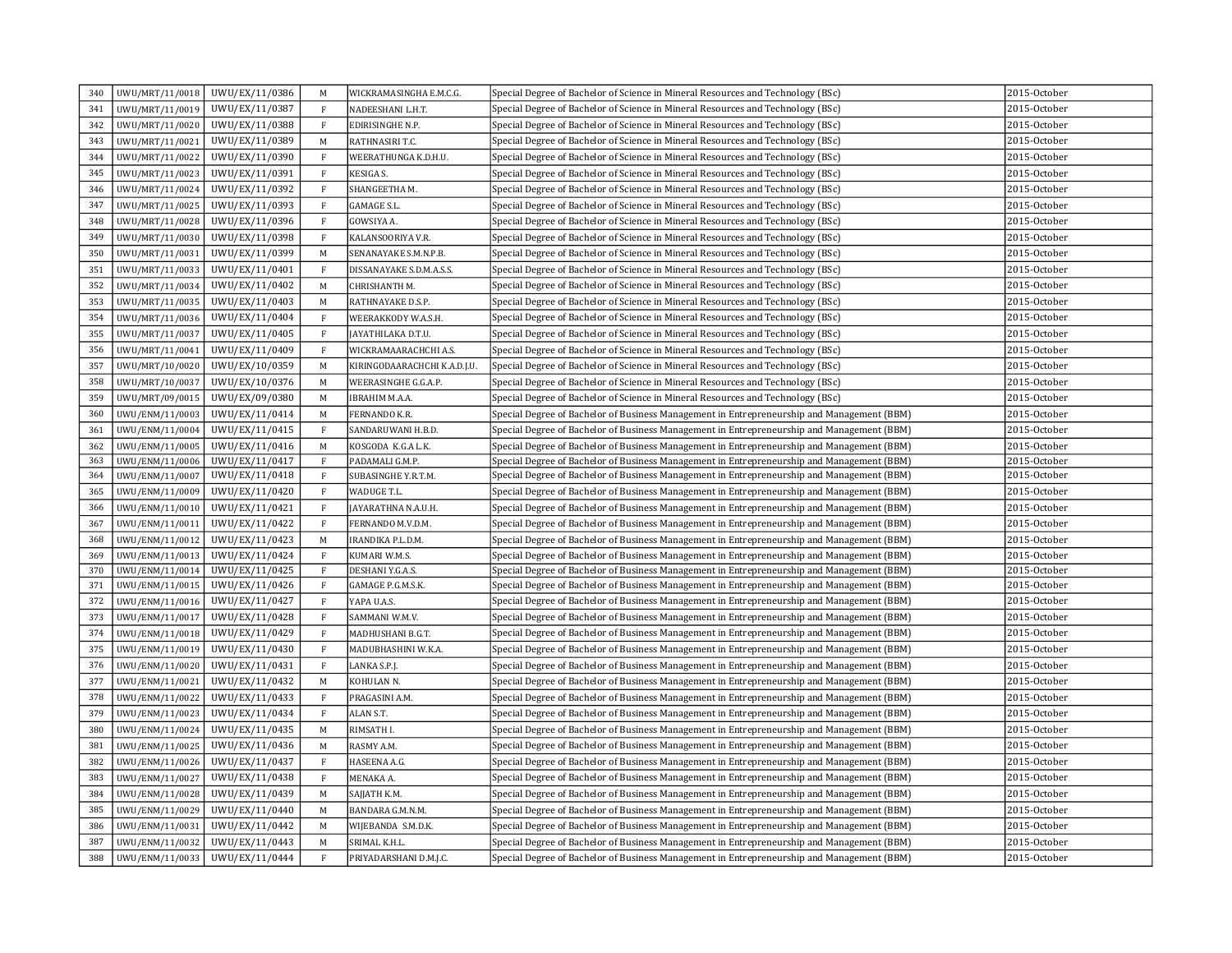| 389 | UWU/ENM/11/0034 | UWU/EX/11/0445 | $\mathbf{F}$ | RATHNAYAKA H.M.H.D.     | Special Degree of Bachelor of Business Management in Entrepreneurship and Management (BBM)            | 2015-October |
|-----|-----------------|----------------|--------------|-------------------------|-------------------------------------------------------------------------------------------------------|--------------|
| 390 | UWU/ENM/11/0035 | UWU/EX/11/0446 | M            | YAPA Y.M.S.S.N.         | Special Degree of Bachelor of Business Management in Entrepreneurship and Management (BBM)            | 2015-October |
| 391 | UWU/ENM/11/0036 | UWU/EX/11/0447 | $\mathbf{F}$ | RANASINGHE S.R.S.H.     | Special Degree of Bachelor of Business Management in Entrepreneurship and Management (BBM)            | 2015-October |
| 392 | UWU/ENM/11/0037 | UWU/EX/11/0448 | $\mathbf M$  | ATHUKORALA A.A.I.D      | Special Degree of Bachelor of Business Management in Entrepreneurship and Management (BBM)            | 2015-October |
| 393 | UWU/ENM/11/0038 | UWU/EX/11/0449 | $\mathbf{F}$ | RANGIKA S.G.S.          | Special Degree of Bachelor of Business Management in Entrepreneurship and Management (BBM)            | 2015-October |
| 394 | UWU/ENM/11/0039 | UWU/EX/11/0450 | $\rm F$      | PEIRIS T.C.R.           | Special Degree of Bachelor of Business Management in Entrepreneurship and Management (BBM)            | 2015-October |
| 395 | UWU/ENM/11/0040 | UWU/EX/11/0451 | $\rm F$      | ADHIKARI A.M.I.M.       | Special Degree of Bachelor of Business Management in Entrepreneurship and Management (BBM)            | 2015-October |
| 396 | UWU/ENM/11/0041 | UWU/EX/11/0452 | $\mathbf{F}$ | MADURANGI W.A.D.        | Special Degree of Bachelor of Business Management in Entrepreneurship and Management (BBM)            | 2015-October |
| 397 | UWU/ENM/11/0042 | UWU/EX/11/0453 | M            | WIJENAYAKE D.I.Y.       | Special Degree of Bachelor of Business Management in Entrepreneurship and Management (BBM)            | 2015-October |
| 398 | UWU/ENM/11/0044 | UWU/EX/11/0455 | $\mathbf{F}$ | KAUSHALYA A.M.          | Special Degree of Bachelor of Business Management in Entrepreneurship and Management (BBM)            | 2015-October |
| 399 | UWU/ENM/11/0046 | UWU/EX/11/0457 | $\rm F$      | SEWWANDI G.K.N.         | Special Degree of Bachelor of Business Management in Entrepreneurship and Management (BBM)            | 2015-October |
| 400 | UWU/ENM/11/0047 | UWU/EX/11/0458 | $\mathbf M$  | DISSANAYAKA D.M.S.D.    | Special Degree of Bachelor of Business Management in Entrepreneurship and Management (BBM)            | 2015-October |
| 401 | UWU/ENM/11/0048 | UWU/EX/11/0459 | $\rm F$      | SENEVIRATHNA A.G.D.     | Special Degree of Bachelor of Business Management in Entrepreneurship and Management (BBM)            | 2015-October |
| 402 | UWU/ENM/11/0049 | UWU/EX/11/0460 | $\mathbf{F}$ | KAMILINI M.             | Special Degree of Bachelor of Business Management in Entrepreneurship and Management (BBM)            | 2015-October |
| 403 | UWU/ENM/11/0050 | UWU/EX/11/0461 | M            | COSTA Y.S.N.            | Special Degree of Bachelor of Business Management in Entrepreneurship and Management (BBM)            | 2015-October |
| 404 | UWU/ENM/11/0051 | UWU/EX/11/0462 | $\mathbf{F}$ | ABISHEKA A.D.L.         | Special Degree of Bachelor of Business Management in Entrepreneurship and Management (BBM)            | 2015-October |
| 405 | UWU/ENM/11/0052 | UWU/EX/11/0463 | $\mathbf F$  | MADUWANTHI D.G.M.       | Special Degree of Bachelor of Business Management in Entrepreneurship and Management (BBM)            | 2015-October |
| 406 | UWU/ENM/10/0006 | UWU/EX/10/0386 | M            | DANDENIYA D.G.M.M.      | Special Degree of Bachelor of Business Management in Entrepreneurship and Management (BBM)            | 2015-October |
| 407 | UWU/ENM/10/0016 | UWU/EX/10/0396 | M            | JAYAWEERA L.G.L.D.V.    | Special Degree of Bachelor of Business Management in Entrepreneurship and Management (BBM)            | 2015-October |
| 408 | UWU/ENM/10/0033 | UWU/EX/10/0413 | $\mathbf{F}$ | RAJAPAKSHA K.S.         | Special Degree of Bachelor of Business Management in Entrepreneurship and Management (BBM)            | 2015-October |
| 409 | UWU/HTE/11/0001 | UWU/EX/11/0464 | $\mathbf{F}$ | LIYANAARACHCHI O.H.H.P. | Special Degree of Bachelor of Business Management in Hospitality, Tourism and Events Management (BBM) | 2015-October |
| 410 | UWU/HTE/11/0002 | UWU/EX/11/0465 | $\mathbf{F}$ | LAKMALI K.S.S.          | Special Degree of Bachelor of Business Management in Hospitality, Tourism and Events Management (BBM) | 2015-October |
| 411 | UWU/HTE/11/0003 | UWU/EX/11/0466 | M            | KUMARAGE L.K.C.H.       | Special Degree of Bachelor of Business Management in Hospitality, Tourism and Events Management (BBM) | 2015-October |
| 412 | UWU/HTE/11/0004 | UWU/EX/11/0467 | M            | YAPA Y.A.T.S.           | Special Degree of Bachelor of Business Management in Hospitality, Tourism and Events Management (BBM) | 2015-October |
| 413 | UWU/HTE/11/0006 | UWU/EX/11/0469 | $\rm F$      | LIYANAGE C.K.H.         | Special Degree of Bachelor of Business Management in Hospitality, Tourism and Events Management (BBM) | 2015-October |
| 414 | UWU/HTE/11/0007 | UWU/EX/11/0470 | $\rm F$      | JEEWANDARA J.P.W.       | Special Degree of Bachelor of Business Management in Hospitality, Tourism and Events Management (BBM) | 2015-October |
| 415 | UWU/HTE/11/0008 | UWU/EX/11/0471 | M            | THUDUWEWATTA T.W.J.G.   | Special Degree of Bachelor of Business Management in Hospitality, Tourism and Events Management (BBM) | 2015-October |
| 416 | UWU/HTE/11/0009 | UWU/EX/11/0472 | $\rm F$      | NELUHENA M.S.           | Special Degree of Bachelor of Business Management in Hospitality, Tourism and Events Management (BBM) | 2015-October |
| 417 | UWU/HTE/11/0010 | UWU/EX/11/0473 | $\mathbf{F}$ | RATHNAYAKA S.G.R.K.     | Special Degree of Bachelor of Business Management in Hospitality, Tourism and Events Management (BBM) | 2015-October |
| 418 | UWU/HTE/11/0012 | UWU/EX/11/0475 | F            | EDIRISINGHE N.D.D.      | Special Degree of Bachelor of Business Management in Hospitality, Tourism and Events Management (BBM) | 2015-October |
| 419 | UWU/HTE/11/0013 | UWU/EX/11/0476 | $\mathbf{F}$ | THARINDI H.A.K.         | Special Degree of Bachelor of Business Management in Hospitality, Tourism and Events Management (BBM) | 2015-October |
| 420 | UWU/HTE/11/0014 | UWU/EX/11/0477 | $\rm F$      | DILSHIKA A.A.G.         | Special Degree of Bachelor of Business Management in Hospitality, Tourism and Events Management (BBM) | 2015-October |
| 421 | UWU/HTE/11/0015 | UWU/EX/11/0478 | $\mathbf{F}$ | PIYUMI B.R.C.           | Special Degree of Bachelor of Business Management in Hospitality, Tourism and Events Management (BBM) | 2015-October |
| 422 | UWU/HTE/11/0016 | UWU/EX/11/0479 | $\mathbf{F}$ | GUNASEKARA M.P.W.       | (BBM) Special Degree of Bachelor of Business Management in Hospitality, Tourism and Events Management | 2015-October |
| 423 | UWU/HTE/11/0017 | UWU/EX/11/0480 | $\,$ F       | ISHARA H.A.G.P.         | Special Degree of Bachelor of Business Management in Hospitality, Tourism and Events Management (BBM) | 2015-October |
| 424 | UWU/HTE/11/0018 | UWU/EX/11/0481 | M            | <b>SUMITH W.</b>        | Special Degree of Bachelor of Business Management in Hospitality, Tourism and Events Management (BBM) | 2015-October |
| 425 | UWU/HTE/11/0019 | UWU/EX/11/0482 | $\rm F$      | NALLAPERUMA S.J.        | Special Degree of Bachelor of Business Management in Hospitality, Tourism and Events Management (BBM) | 2015-October |
| 426 | UWU/HTE/11/0022 | UWU/EX/11/0485 | F            | COONGHE S.M.D.          | Special Degree of Bachelor of Business Management in Hospitality, Tourism and Events Management (BBM) | 2015-October |
| 427 | UWU/HTE/11/0023 | UWU/EX/11/0486 | $\mathbf M$  | THINESH E.              | Special Degree of Bachelor of Business Management in Hospitality, Tourism and Events Management (BBM) | 2015-October |
| 428 | UWU/HTE/11/0024 | UWU/EX/11/0487 | $\,$ F       | NARMITHA N.             | Special Degree of Bachelor of Business Management in Hospitality, Tourism and Events Management (BBM) | 2015-October |
| 429 | UWU/HTE/11/0025 | UWU/EX/11/0488 | M            | AKRAM A.R.W.            | Special Degree of Bachelor of Business Management in Hospitality, Tourism and Events Management (BBM) | 2015-October |
| 430 | UWU/HTE/11/0026 | UWU/EX/11/0489 | $\mathbf{F}$ | SUJA S.                 | Special Degree of Bachelor of Business Management in Hospitality, Tourism and Events Management (BBM) | 2015-October |
| 431 | UWU/HTE/11/0028 | UWU/EX/11/0491 | $\mathbf{F}$ | HERATH H.P.S.C.         | Special Degree of Bachelor of Business Management in Hospitality, Tourism and Events Management (BBM) | 2015-October |
| 432 | UWU/HTE/11/0029 | UWU/EX/11/0492 | $\mathbf M$  | NAWARATHNA A.M.D.B.     | Special Degree of Bachelor of Business Management in Hospitality, Tourism and Events Management (BBM) | 2015-October |
| 433 | UWU/HTE/11/0030 | UWU/EX/11/0493 | $\mathbf{F}$ | RATHNAYAKE Y.M.O.D.K.   | Special Degree of Bachelor of Business Management in Hospitality, Tourism and Events Management (BBM) | 2015-October |
| 434 | UWU/HTE/11/0031 | UWU/EX/11/0494 | $\rm F$      | RATHNAYAKA H.M.S.       | Special Degree of Bachelor of Business Management in Hospitality, Tourism and Events Management (BBM) | 2015-October |
| 435 | UWU/HTE/11/0032 | UWU/EX/11/0495 | M            | ARIYATHILAKA H.G.P.R.   | Special Degree of Bachelor of Business Management in Hospitality, Tourism and Events Management (BBM) | 2015-October |
| 436 | UWU/HTE/11/0033 | UWU/EX/11/0496 | $\mathbf{F}$ | ABEYKOON A.M.A.D.       | Special Degree of Bachelor of Business Management in Hospitality, Tourism and Events Management (BBM) | 2015-October |
| 437 | UWU/HTE/11/0035 | UWU/EX/11/0498 | M            | <b>BANDARA R.M.T.</b>   | Special Degree of Bachelor of Business Management in Hospitality, Tourism and Events Management (BBM) | 2015-October |
|     |                 |                |              |                         |                                                                                                       |              |